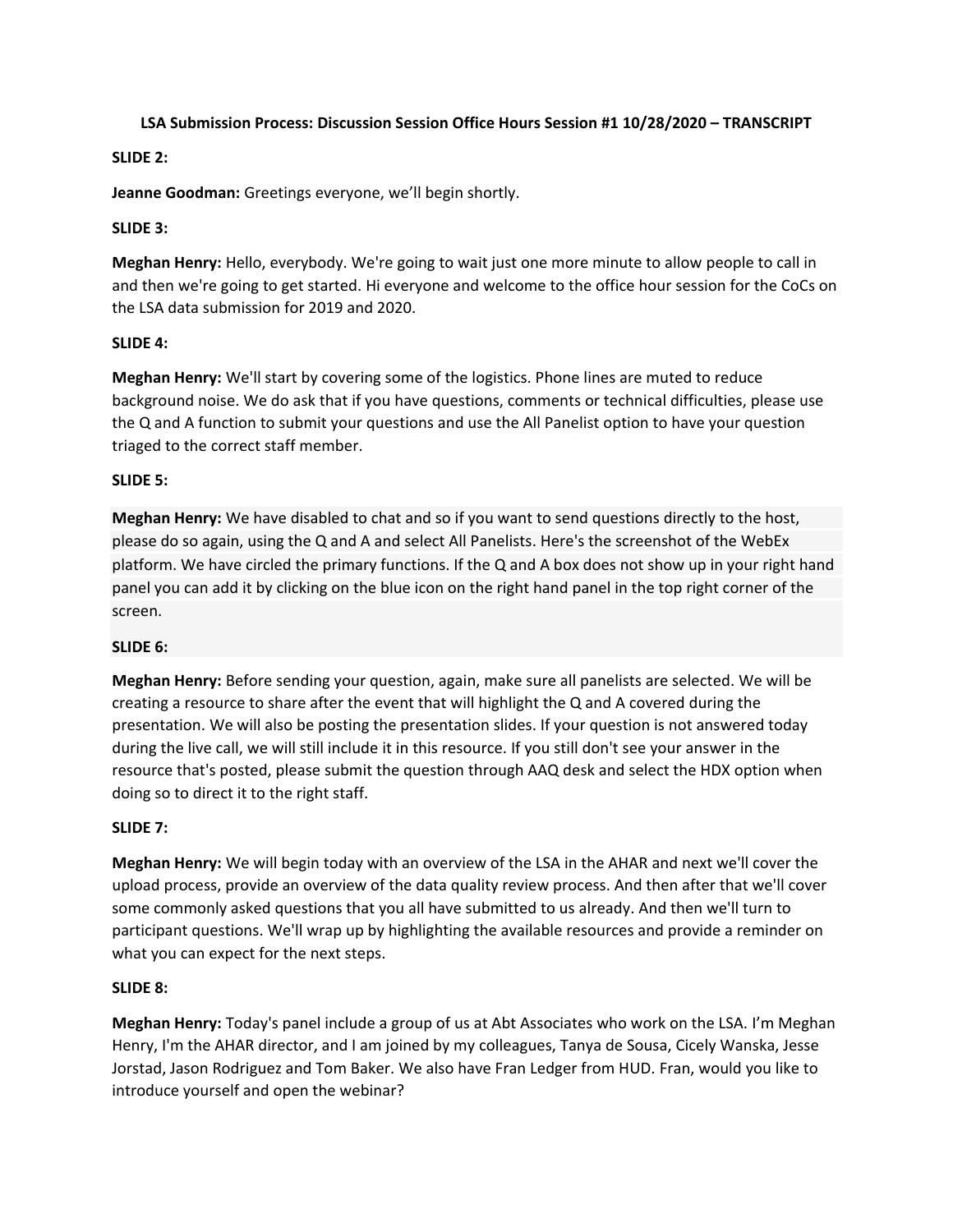**Fran Ledger:** Yeah, that would be wonderful. So I'm Fran Ledger, I'm from the SNAPS office and I'm excited to be here today. I want to thank you all for taking time out to join us. I just want to acknowledge, obviously October is a very difficult month for us. It's a time when there's a lot of reporting requirements happening. It impacts both the HMIS leads, the vendors, so a lot of stakeholders are working hard to make sure that we can do good data reporting and later down the road can look at performance and see how our communities are doing to help end homelessness. So, I just really want to acknowledge the work of everyone and thank you for all the good things that you're doing. I wanted to talk a moment just about the LSA and AHAR. The AHAR is one of the most critical reports we have for understanding homelessness. It's existed for a long time. It's a congressional mandate for us we've been doing and I think now, since 2006. It has evolved greatly over time, as we have advanced the methodology that we use for this report, and communities have advanced their ability to collect information and to refine that information. So, the quality of the data is better. We've been able to get more to get more reliable and valid information to help us to actually look at that data and feel confident about what that data says. And so what we've done in the last 2 years is we've moved towards the LSA, which is a different type of reporting. It requires a lot more information, it's more complex in nature. And what we've done this time around is we've asked communities to submit both their FY2019 and FY2020 reports in the same submission cycle. And we've done that because it actually will ease some of the burden on communities and the vendors at the same time and we've gained some economy of scale, though it's a larger chunk of data. Some of the activities required to do the cleaning and management of that process will actually make it a bit easier. So we appreciate your effort in doing this and I'm hoping this office hours will help you, though there obviously will be a lot more support offered during this process and you'll hear more about it today. And I will turn it over to our great folks at Abt. So, thank you.

### **SLIDE 9:**

**Meghan Henry:** Thank you, Fran. So I want to go over just an overview. Fran gave a great overview of the LSA and reasons for the LSA. So this will be even maybe even briefer than I had intended, which is great. And many of you are probably not new to this process, but some of you might be. And so I wanted to give a very brief context. Again in 2018 we shifted away from collecting annual data on homelessness through aggregated AHAR tables to a much more detailed and complex LSA upload. This upload is comprised of 10 distinct files, and if you'd like to review information on those files, we'll provide you with resources at the end of this office hours. These data are used to produce the national estimates of homelessness over the course of the year. The shift to the LSA upload means that we can have a better understanding of both who experiences homelessness and how people are served nationally. As these data improve, we will learn much more about system use across the country. The shift in 2018 was a bumpy one and one that came with a lot learned, and we tried to really build these lessons into our process this year.

#### **SLIDE 10:**

**Meghan Henry:** So, with that, we're going to give a very brief overview of the data collection process and we're going to go into more detail about each of these phases as we move forward through this presentation. We are beginning the data collection process with the initial upload phase, which is what we are in right now. If you have questions during this upload phase, we ask that you submit those questions through the AAQ. We also ask that you attempt one submission per recording year during this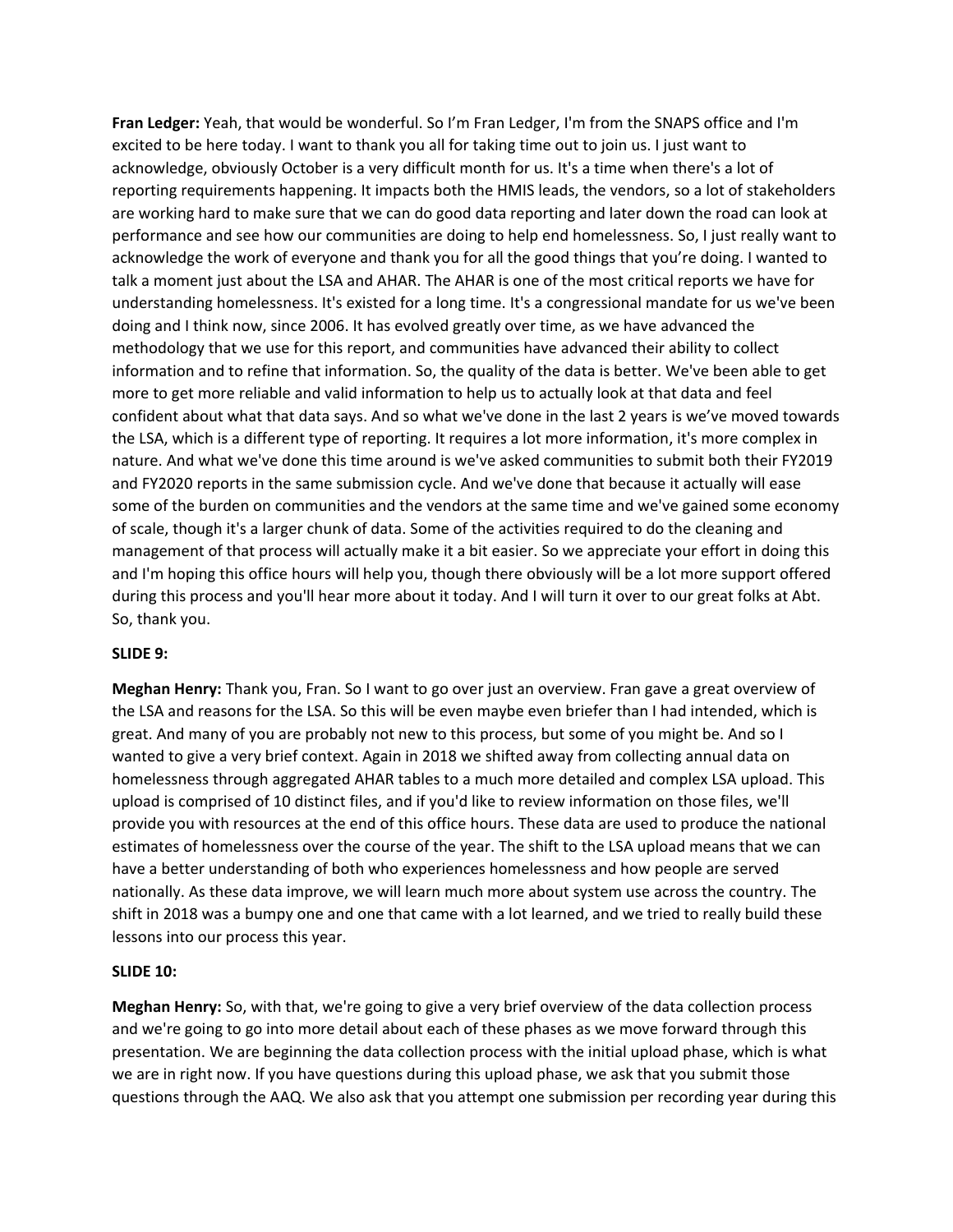phase. It does not need to be successful. We just need to know that you have attempted this site, that you're getting familiar with some of the changes to the 2.0. And then understanding that you've gone to this site we can also understand whether there is resources that are needed. This phase ends when you do have a successful upload. Next, when you have a successful upload, you will move into the data quality review phase. And during this phase, you'll be working with an assigned data review team liaison. We will be uploading your data quality review files, which we will discuss shortly to the HDX rather than emailing them back and forth. This phase ends when you and your vendor have addressed all of the issues that you can. We do expect that for most communities, this will be around the end of November. At that point, you will move into the data finalization phase. You may still be working with your liaison through the end of the year. You can make corrections or re-upload as you need and the review team may be in touch to finalize any outstanding issues. This phase and the data question process will end at the end of the year. This is really just a high level overview and again, we'll go into more detail, but at this time, I'm going to turn over to Tom Baker who will briefly walk you through how to upload your LSA. Tom?

# **SLIDE 1**

**Tom Baker:** Great, thank you Meghan. So yeah, again, we really just want to highlight for you on a high level some of the functionality for the HDX 2.0. So we go to our next slide.

#### **SLIDE 12:**

**Tom Baker:** To upload LSA files to your CoC page, you're first going to need to select your CoC from the dashboard page. You see in the top right Corner of the HDX, that's on the home tab, and then the drop down menu there circled in red is where you're able to select your CoC and again, this is the first step to beginning an LSA upload in HDX 2.0.

### **SLIDE 13:**

**Tom Baker:** So, once you have selected your CoC, you're going to click on either the view LSA button at the bottom of the LSA status table shown, circled there, or select the LSA tab in the top right corner of the page to navigate to the view official status page.

#### **SLIDE 14:**

**Tom Baker:** So you have two options there to submit. Either using that bottom button, or in the top right. On the official submission status page, you will have 3 options presented to you on the left hand side of the LSA section. You can view your official submission status at any time you can view all data sets, and you can upload a new data set. So, for the purposes of uploading, which we're talking through now, you will select the upload new tab as the third option there in the top left corner.

#### **SLIDE 15:**

**Tom Baker:** And then, here's where you get to kind of provide a little bit of information about your upload. So from that upload new page, you may upload an LSA file for any CoC with which you are affiliated. Before selecting an LSA file. You should indicate which reporting year the file is for, in the reporting year drop down menu. And this is especially important this year as we are doing a 2 year reporting cycle, fiscal year 19 and fiscal year 2020. So you will select and do a discreet submission. Once you select the reporting year, you can click the blue browse to find file button located at the top of the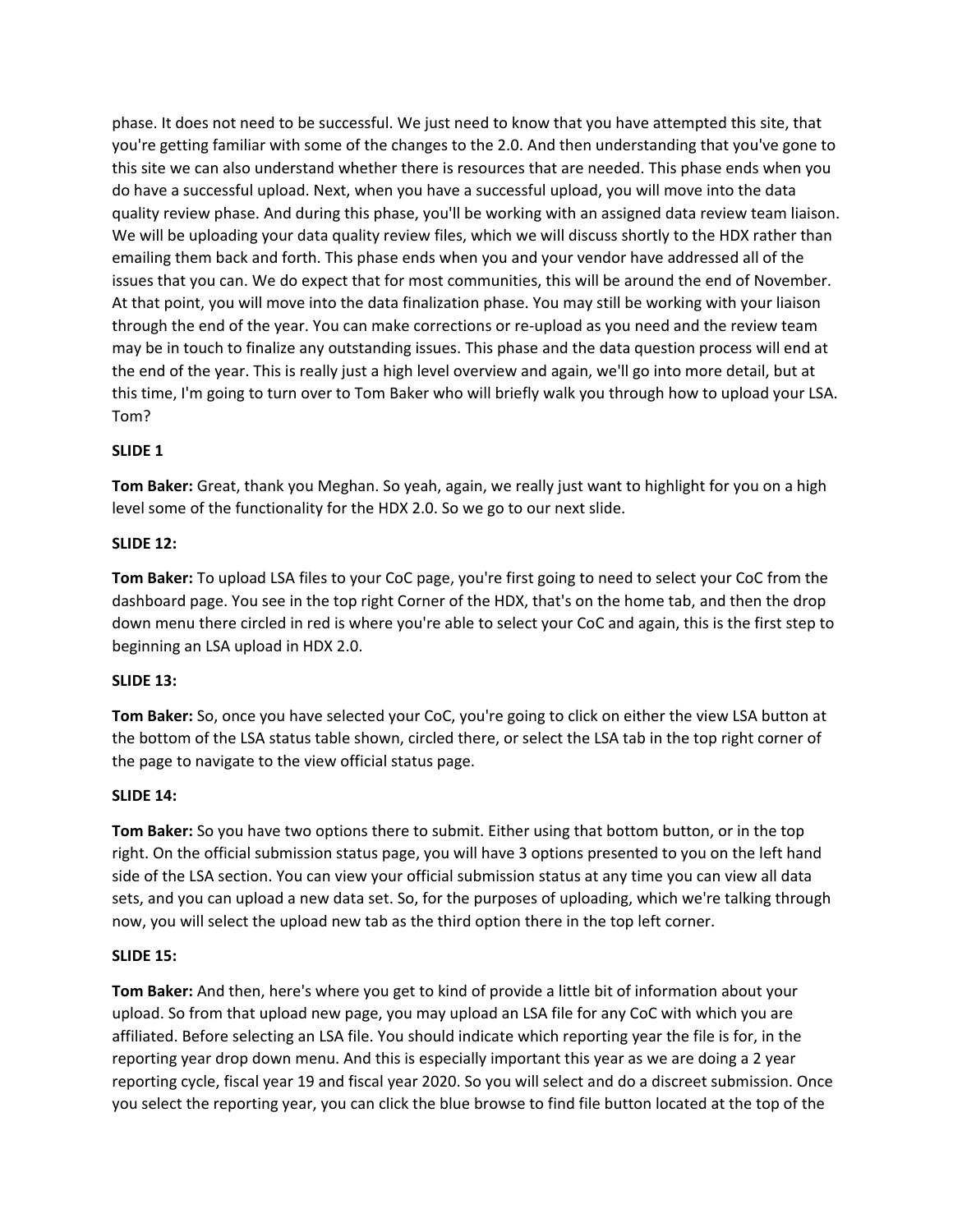form to navigate to the file you wish to upload. Again, note that this upload to the HDX 2.0 is the zip file of the 10 required CSV files that complete and make up an LSA submission. And so you can work with your vendor to produce the needed materials. And many of you have already begun to successfully upload. So thank you so much for that. And here—we can just go back real quick and if you could, you can also, I just want to highlight one other thing. You can, at any time, upload a local use zip file or an official HUD submission. Just want to clarify that the local use zip file option is an option that you will see internally in your CoC it allows you to upload and review LSA files for local year round use. And then you can also choose official HUD submission for the LSA upload, and those ones will be the ones that are officially uploaded to our review team for data quality review and for subsequent inclusion in the AHAR. So, I just want to clarify that distinction there, make sure you're selecting official HUD submission for the ones that you would like us to see for the purposes of our data cleaning.

## **SLIDE 16:**

**Tom Baker:** Alright, the next step is once you have officially uploaded your LSA so again, selected the reporting year and selected that zip file, the view official HUD submission status page will display and this will show the status for all your official LSA submissions for every year you submit and for any CoC you've been granted access for. So some of you may work with multiple CoCs. On this official submission status page that's where you will see all CoCs for all reporting years for all of the CoCs for which you're submitting. From left to right, 23The CoC status summary screen shows information about your upload, so the CoC code and name, the file and name of your uploaded LSA, so being sure to name it something distinct that you will remember and that you can differentiate, the fiscal years covered by the submitted LSA report, so whether it's for the 2019 or 2018, submission, the date the report was generated and uploaded, whether or not it's in progress, in review, complete, or confirmed. And we'll talk a little bit more about what those steps mean later in this presentation. Who submitted it and who the primary contact is and some information about the data errors and warnings that may be present in the file. This is really just to view where the file is, your errors and warnings will be sent to you separately and we'll talk more about that. But this is really to just track the submissions you've made in the system thus far and make sure they're aligned with the reporting year that you wish for them to be.

# **SLIDE 17:**

**Tom Baker:** And again, this is on the view all data sets page. This is where you can access each of the files. So it's a blue hyperlink file. Um, you can choose the search functions at the bottom, or in the upper right hand side of the table to filter your results. And this is where you can view and filter all of your data sets and actually click into them from the view all datasets page.

### **SLIDE 18:**

**Tom Baker:** So, just wanted again to give you that really quick overview of the system for some of you, HDX 2.0 may be a totally new platform for you. So, just, again, these materials will be recorded for your future use and will also capture all of these steps for navigating the HDX 2.0 in the LSA submission guide, which we'll share at the end of this presentation. And as always if you have any questions for us, we are staffing the HDX AAQ Desk. So, you may at any time go to the AAQ desk, select that your question is related to the HDX, and provide any technical challenges you're having with your submission there and we'll get a response for you.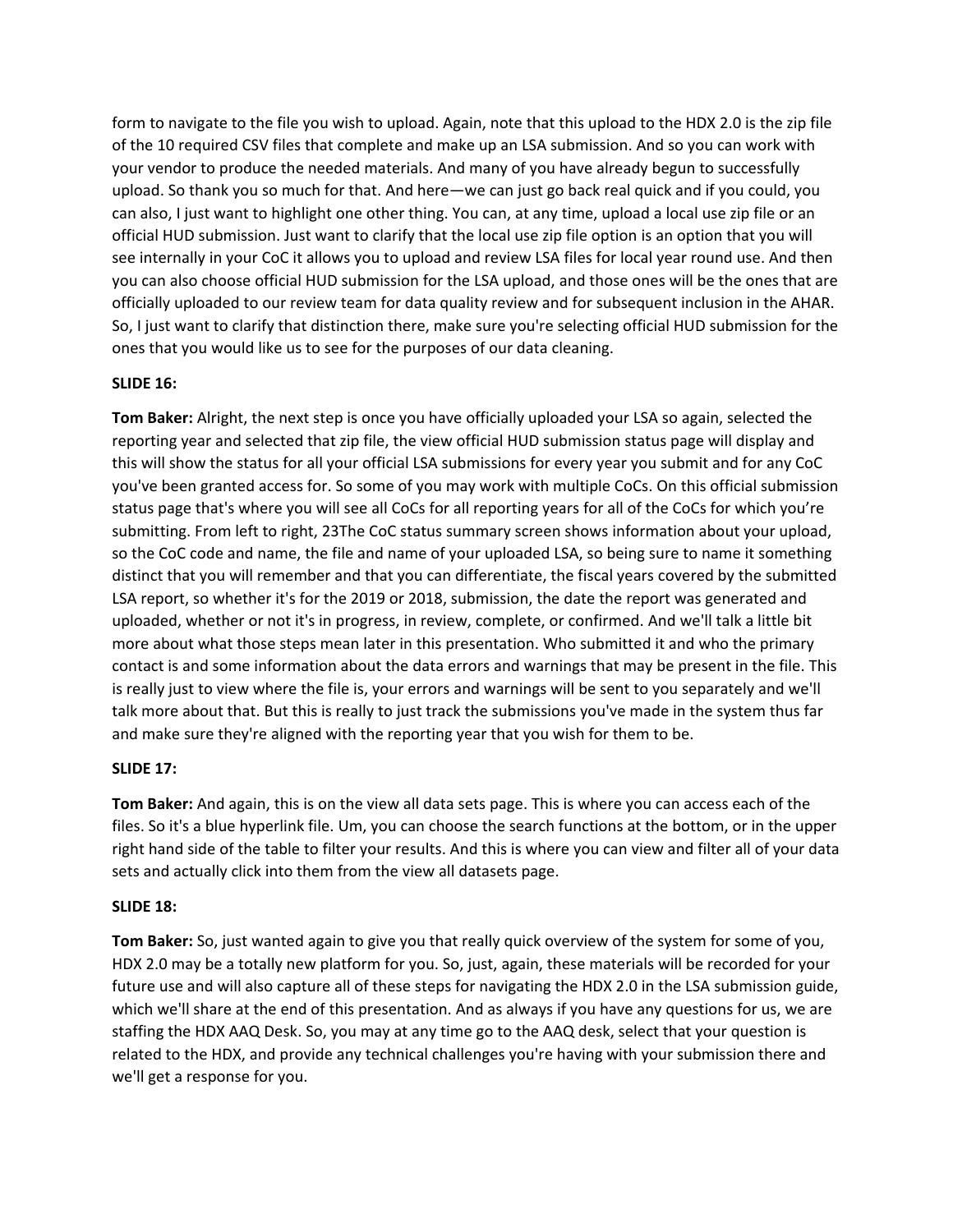#### **SLIDE 19:**

**Tom Baker:** So, now I'm going to pass it over to Jesse to talk a little bit more about the data quality review and what you should expect once you submit a LSA upload.

**Jesse Jorstad:** Alright, thank you so much, Tom. Okay, so we've gotten a lot of questions from folks about the process. So we wanted to make sure that we could illuminate that for everybody and make sure that we're all on the same page.

#### **SLIDE 20:**

**Jesse Jorstad:** So, we are right now in the initial upload phase, which Meghan talked about a bit. What should be going on right now is you should be exporting your LSA report from your HMIS, you're going to download that file. You're going to upload that to HDX 2.0 that file will either be accepted or rejected. If the file is rejected, it probably means that there's something structurally wrong with the file, or that that could be one thing that it means, right. So, what I mean by that is that maybe there are columns in the files that are misspelled. Or that there is a name of a file that's incorrect. It's missing a column, those types of structural issues, right? Or it's the incorrect file type. Another thing that could be going on is that some of the project data descriptors might be incomplete or invalid. So those are the things that you're going to be making sure that you take care of during this period of time, so if you do get a rejected file, you can click on the print error report button, and it will describe for you what is going on. If you need help understanding what those errors mean, please reach out via the AAQ desk. If you need help resolving the errors, your vendor would be a good resource for this initial type of error.

#### **SLIDE 2**

**Jesse Jorstad:** Great. So once you get an accepted upload, your initial phase is done, and now you're moving into the data review phase. If you are already in that phase, you will not yet have your errors and warnings file. It just means that you're ahead of the curve and that's great news. So, you can just take the next couple of days off and just relax, but eventually we'll catch up to you, and we'll start the next phase with you. So, once you have that accepted report, and the next thing that will happen is, our team is going to generate an error and warning file. When that file posts to HDX 2.0, an email is going to go out to the CoC primary contact, the person who submitted the file, and also your data liaison. So, you'll get a notification that that file is ready to be picked up. You'll log in to you'll download that file. I'll show you what that looks like in a minute here. And then Jason in a couple of minutes is going to go through what those files look like and kind of how to handle them. There are some improvements that have been made since last year. So, hopefully, navigating those files is going to be easier. So, the types of warnings and errors you're going to see at this stage of the game will be things like a mismatch in the number of people or households that's recorded in one area versus a different area right? Or maybe a mismatch of inventory dedicated beds versus a funding source. So, maybe you've said that it's funded by VASH, but there are no dedicated veteran beds. That doesn't totally makes sense. We've got to figure that out together. This process is primarily driven by the CoC, so you can upload as many files as it takes for the data to reflect your community accurately.

#### **SLIDE 22:**

**Jesse Jorstad:** So, then we'll move to phase three and this is the data finalization phase. So, at this point, you've gotten to a place where you feel like your data are accurate and now the data liaison is sort of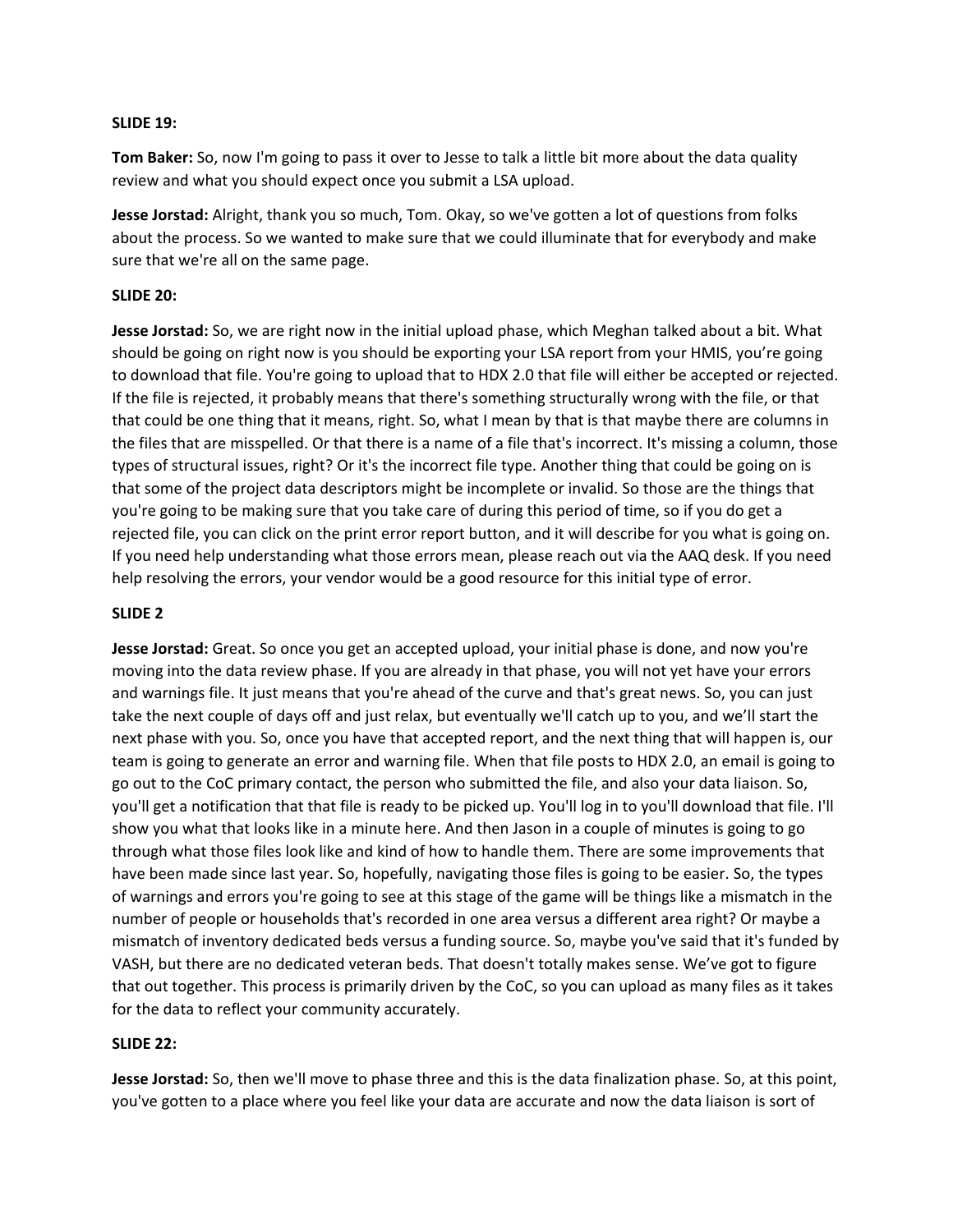finalizing the data so, at that point, the data liaison is kind of driving the process. They might be back in touch with you to get additional information about your data or to ask for a few more corrections.

## **SLIDE 23:**

**Jesse Jorstad:** So that error and warning file. So, as I mentioned, once the successful upload happens, this file is going to be generated. That is a process that is done by staff and so it doesn't happen immediately. The plan is for those files to be generated on Tuesdays and Thursdays. So, if you submit your file before the close of business on a Tuesday, you should have a file back the following day so it's going to happen in an overnight process. Now, that means that nothing went wrong with the technology, which sometimes happens, but I'll just call this the happy path. Right? So everything goes as planned, that's how it's going to work. So, just know that there is a bit of a delay. That does not at all impact your initial upload phase. So don't feel like, oh, my gosh. If we don't get it in, by close of business on Thursday, we're not going to have any information for Friday. Everything's going to fall apart. Nope, by Friday, we're just hoping to have a successful upload. Okay, so again, these files are going to contain some common data quality questions and concerns. The errors and warnings this time around are going to be grouped to show which are likely something to be addressed by the vendor versus something that likely needs the CoC's attention.

### **SLIDE 24:**

**Jesse Jorstad:** Thank you. So, when you get the email about your errors and warnings, this is the screen that you will go to to pick up that file. You can see that there's a file name, it says error and warning, it says who it was updated by and when it was updated. And you'll be able to pick up your most recent file. This is also where you will upload the file to submit it back to your data liaison, then they will come here and pick up the file. And so that is how communication is going to work this time around, in terms of transferring that file, rather than if you were part of this process last year, there were a lot of emails going back and forth with this information. Hopefully, this will make it easier to keep track of which file is the most recent for you to be focusing on.

### **SLIDE 25:**

**Jesse Jorstad:** This note about some language here so an error means that there's either something structurally wrong with the file or the data are not possible. What I mean by the data are not possible is that in in this area, you say you have ten adults, and in this area you say there are 11 adults, and that doesn't make sense. So, we've got to get that resolved. It means that there are corrections to the data that are needed in HMIS itself. Which you will then generate a new export and you will upload the new file to make those corrections. A warning is something that is unexpected in the data. So, that might be like, let's say that there are zero people in your LSA person file. That is very unexpected. It's not impossible, maybe you didn't survey anyone, or, you know. That's probably the only explanation, but those types of things where we're really not expecting to see that, or maybe the demographics in one area of your report are just radically different from another area. Those are the types of warnings that we see. So this requires either a correction to the data if there was an error or a mistake and then a new upload or a note of explanation.

### **SLIDE 26:**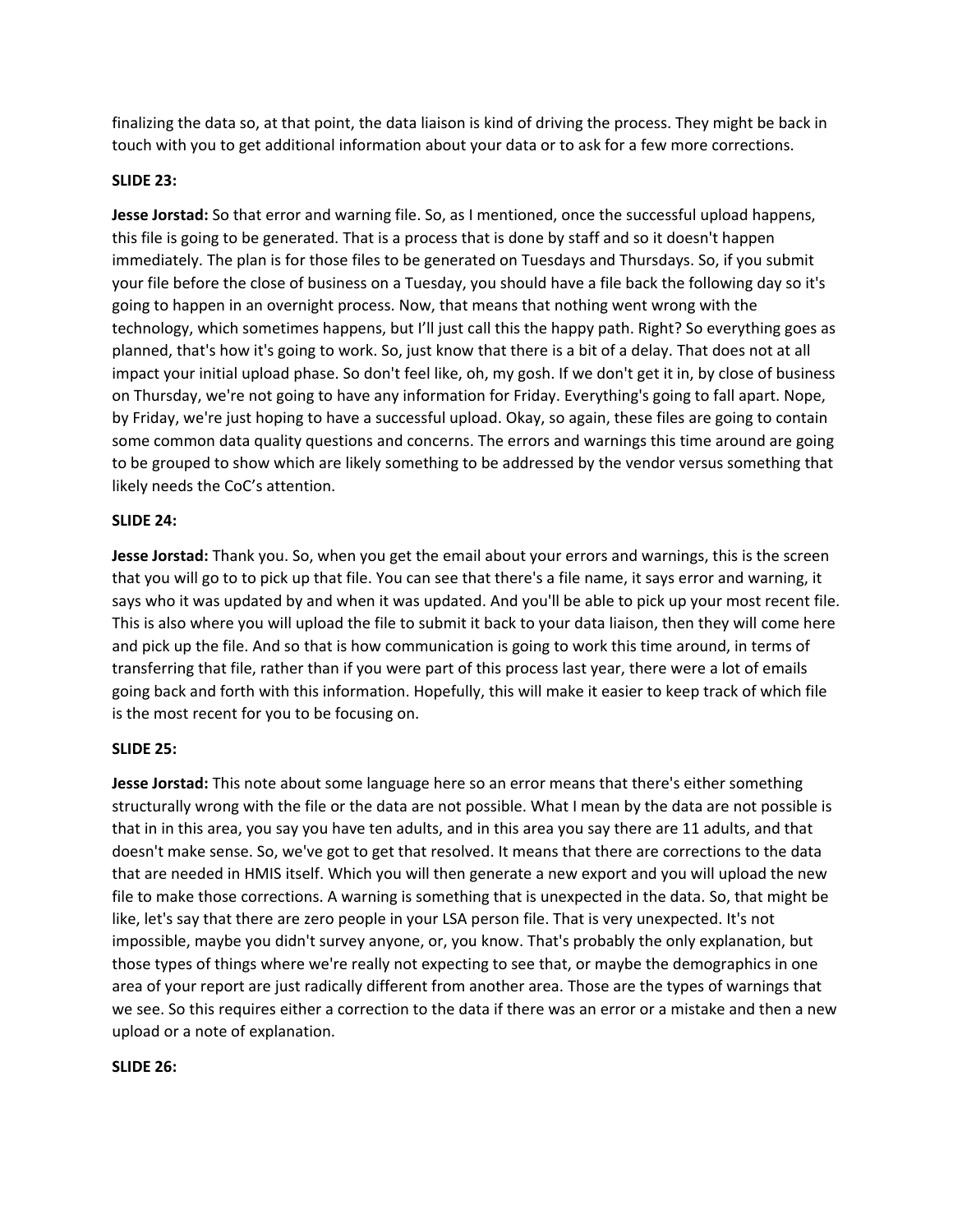**Jesse Jorstad:** There are about 45 types of warnings, but these multiply out by household and project types for a total of about 330. So, we go through some of those, if we can put those in large types, what we're going to be looking at, in terms of those warnings, are files that don't have any data in them, records that have missing dates of birth, which means that we're unable to classify the household type, which is really key to the AHAR. There could be something happening with your dedicated beds. So either you recorded a dedicated funding source, but no dedicated beds, or, maybe there's, you've reported that all clients belong to a specific some sub-population like youth. But, none of the beds are dedicated, that's kind of unusual. So we would want to ask some questions about that to make sure that that's accurate. Another possible error, or another possible warning rather is that a victim service provider is reporting that clients we're serving during the period. What we would expect to see for a victim service provider is that yes, they are a continuum project. No, they are not HMIS participating. We would not expect to see client data in your file.

#### **SLIDE 27:**

**Jesse Jorstad:** There can also be unexpected performance things, so maybe your length of stay is really unusual or your utilization rate. Again, 100% of the clients belong to a sub-population and none of the beds are dedicated. If there's a high number of missing duplicative or invalid social security numbers. So, for example, if you have 100 people, and all of them have a social security number that is just a series of zeros. That's going to be, that's gonna be something that gets flagged for review. Demographic differences between your PIT and your LSA and differences between your HIC and your inventory. To clarify around the inventory when we compare the HIC to it, we are actually looking at your inventory for the date of your HIC/PIT. So, it's not, we're not making a comparison of like, here's your annual inventory versus your HIC, why aren't they the same, but rather on that date, we would expect those things to be the same.

#### **SLIDE 28:**

**Jesse Jorstad:** Okay, I'm going to pass it off to Jason to talk a little bit about the flag file.

**Jason Rodriguez:** Thanks Jesse. Yeah, so as Jesse mentioned, there are 2 types of flags. There are error flags and there are warning flags. Which is why we sometimes call this the errors slash warnings file, but it's also called the flag file.

#### **SLIDE 29:**

**Jason Rodriguez:** This may look familiar, if you participated last year, this spreadsheet might look familiar, but there are important differences from last year. So this is what you'll see when you first open the flag file and it's an Excel format. It'll open up to the table of contents and as you can see, um, so besides the table of contents, there are 5 different tabs. There's a flag summary tab, which, and that provides like, a 10000 foot view of your flags, just basic information, summarizing the file as a whole. Then after that, we have a couple different flags tabs that provide the individual details on your individual flags. So this is different from last year. We split the flags into 2 different sheets. One of the flag sheets is called the flags HMIS vendor tab. And this is where, so this is for flags where vendor support may be required and then the flags CoC tab is. That contains flags where the CoC should be able to resolve the flag without the vendor's help. So, even though it's called the flags HMIS vendor tab, CoC's shouldn't skip over the vendor tab. There might be some flags that they'll be able to resolve, but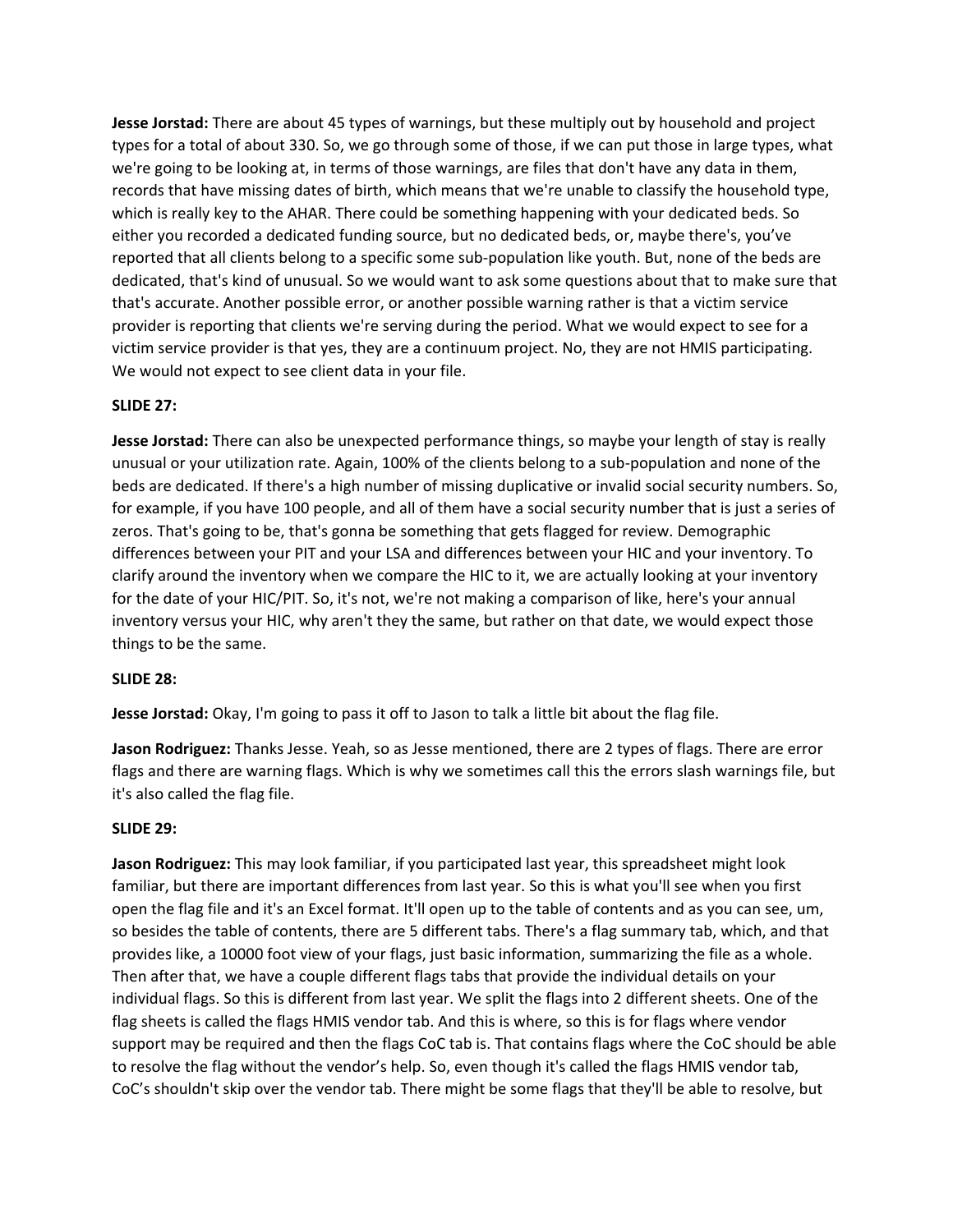it'll likely require the vendors help. And then, lastly, at the end of this file, there are some bed and utilization tabs split into 2 different tabs. One is for CoC level summary data and the other is for more granular and project-level data. And I want to point out, to navigate this file, you'll want to look toward the bottom of that Excel page, you'll see the different tabs listed. They're kind of marked with the red box right now and, um, and since there are several tabs, if you don't see all of them, you'll want to make sure to scroll over using the green arrow button that's circled there.

### **SLIDE 30:**

**Jason Rodriguez:** So, the first tab is the flag summary tab and here CoC's can see frequencies of their errors and their warnings across several categories. This is helpful if maybe there's 1 particular category of a flag, such as, geography or flags from the LSA person file that are causing a lot of problems. You can quickly identify which kind of flag is causing the problem, and this also distinguishes between the distinct number of flags triggered and the number of records flagged because the same flag can be producing a lot of issues across multiple records. So you can know exactly how many distinct issues there are and how many records they're affecting.

#### **SLIDE 3**

**Jason Rodriguez:** So the next 2 tabs contain the individual flags. These are a little more complicated. So I'll spend a little more time here. And as I mentioned, there's, there's an HMIS vendor tab and a CoC tab. Within these tabs, each row provides information on a unique error, or a unique warning for a unique LSA record. There are 3 groups of columns and they're each color coded, or each of the sections are, um, color coded. One is a flag summary section, which is different than the flag summary tab. There's a flag notes in status section and a flag data section. And altogether these sections will tell you which records are affected, they'll help you diagnose the underlying issues and that are triggering the flag and they'll help facilitate your communication with the AHAR team.

#### **SLIDE 32:**

**Jason Rodriguez:** Alright, so we're doing a deep dive now into the flag tabs and, like, I mentioned the HMIS Vendor tab and the CoC tab have the exact same layout so, right now I'm showing the flags CoC tab, but it looks the same as the vendor tab. So these tabs are wide, so you'll want to make sure you scroll over a lot so that you're seeing all the different sections. Right now we're just looking at the flag summary section. Each row shows a unique warning, or a unique error for a unique record. So you can see that the first row shown here is a warning flag. And the second row is a data error. The warning flag is saying that the utilization rate for this project type is unusually low, and it's at the CoC level, which you can see in the sixth column there. The summary section also shows the at the data source, and the, uh, some basic kind of identifying information about the flag, the flag ID number, the flag ID subnumber, the flag category. These can help facilitate your communication with your vendors and also the AHAR team.

#### **SLIDE 33:**

**Jason Rodriguez:** The next section in this tab is the flag notes and status section. So this is brand new and this will help facilitate your connection with your communication with the AHAR team. So, in your first flag file, all files will be marked as not resolved in that first column there, the resolution status. As you resubmit, and as you explain warnings, and as errors get fixed, resolution status may be marked as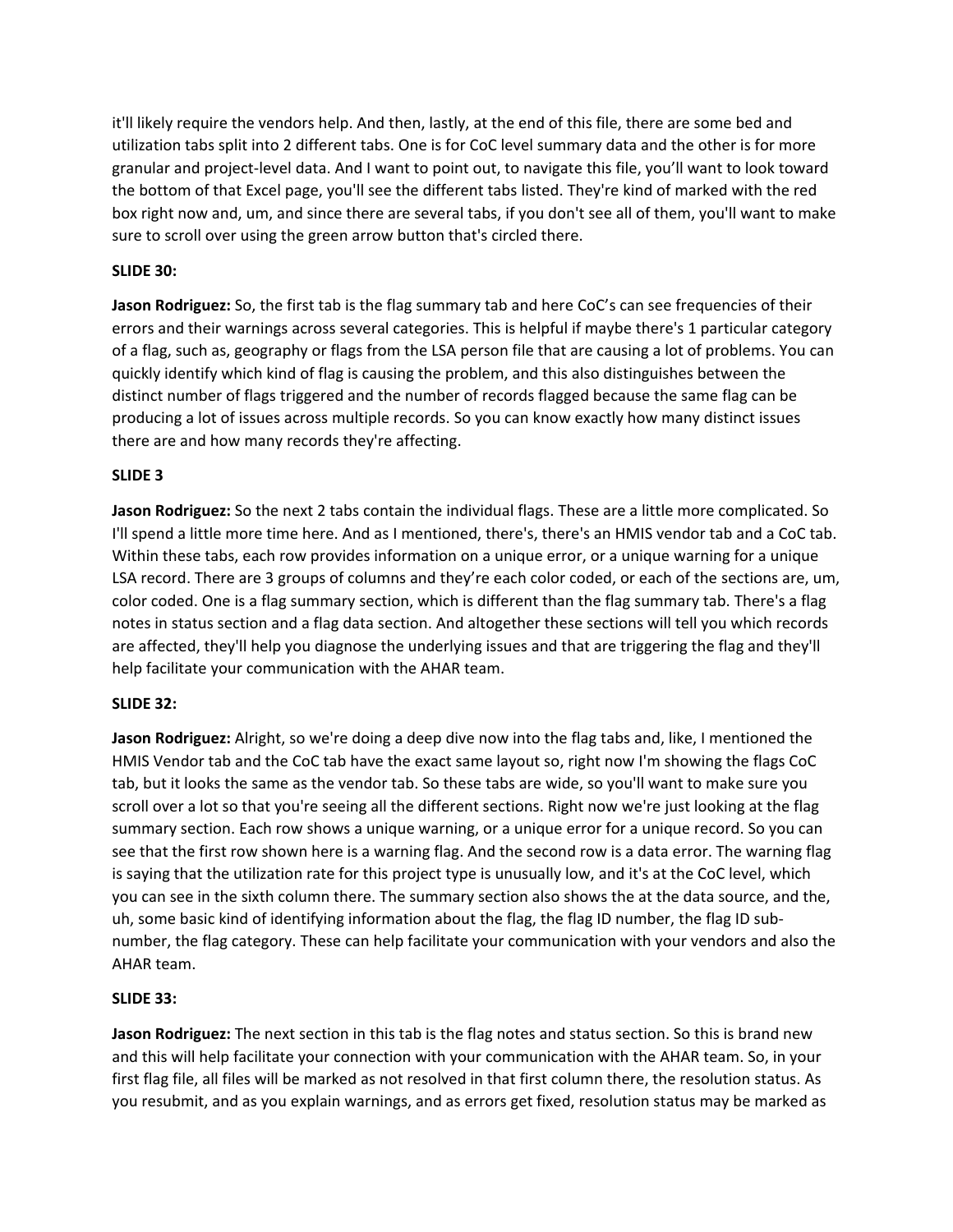resolved, or may be marked as underlying data has changed. So the latter, the underlying data has changed and designation may indicate that a flag was previously resolved, but in your most recent data upload, there's some kind of change in the underlying data that necessitates another look. So that'll require an additional comment. So, the second column here, the CoC Notes to the AHAR team column is for CoCs to explain any warnings in their data. So, explanations of errors are not reviewed. So, the cell in the 2nd flag row is grayed out because that's an error flag. Um, the yellow cell indicates a warning flag and so that lets you know that you can enter in an explanation if you believe that the underlying data are actually correct, maybe you did have a really low utilization for that project type. And so that would be a chance to explain why. So when you submit this file back to the AHAR team, the AHAR team is going to review your explanation, and if necessary write a response to you and so, the AHAR team's notes to the CoC is that 3rd column there and that'll appear here on the subsequent flag file, because you'll be receiving multiple of these over time most likely. So, in your next flag file, you'll, you'll see the AHAR team notes in response to your previous explanation. And then the last column here is CoC flag status tracking, and this is not reviewed by the AR team. This is purely for your own internal use, and it's optional, that's just for you to write down any notes that are related to the flag in question just so you can help, just so you can keep track of what's going on.

#### **SLIDE 34:**

**Jason Rodriguez:** And the final section in the flags tab is the flag data section. So this is rather large, you might have to scroll quite a bit to see all of the different flag data fields shown here. Yeah, so these columns provide more detailed information on the specific LSA fields that are triggered or that are triggering the flag. So one flag can have as many as 14 data fields. That's uncommon here, only 3 data fields are contributing to these flags. But you may have to scroll to see the additional data fields. For each data field there is a description of the field. And the field's value for the record in question. For example, the second flag here shows a project ID of 240, and the colors of the columns alternate to visually distinguish flag data fields. So there's 2, the first 2 columns are for flag data field 1. The second 2 columns are for flag data field 2, and so on. And I want to run through a quick example using the flag data field shown here. So the problem described in the earlier section of this tab was that the CoC's utilization rate for ES, SH, and TH was unusually low. And here we see the data at the root of this determination. So the rate is calculated to be 21.37%, which is 65.84 average households divided by 308.8 active beds and you can see each of those numbers there. And that tells, and so, once again these are the underlying data that is behind the flag, and so if these data are correct, and you verify this, then that's when you would write an explanatory note in the flag notes and status section. Otherwise there may be a data issue that you need to address in in your next upload.

#### **SLIDE 35:**

**Jason Rodriguez:** And the last 2 tabs in the flag file are the bed and utilization tabs. So one is the bed and utilization summary tab. This shows CoC-level data for various combinations of statistic type, household type, and project type. For example, it'll show the average length of stay for, for adult only households in shelter projects. And a second of these tabs is the bed and utilization by project tab, this shows project level data for various combinations of a statistic type and household type. These flags are relatively self-explanatory, they show breakdowns for dedicated beds and key sub-populations and the project level tab shows breakdowns for various funding sources as well. And you might want to refer to this when you're investigating data issues that are producing flags, especially those related to inventory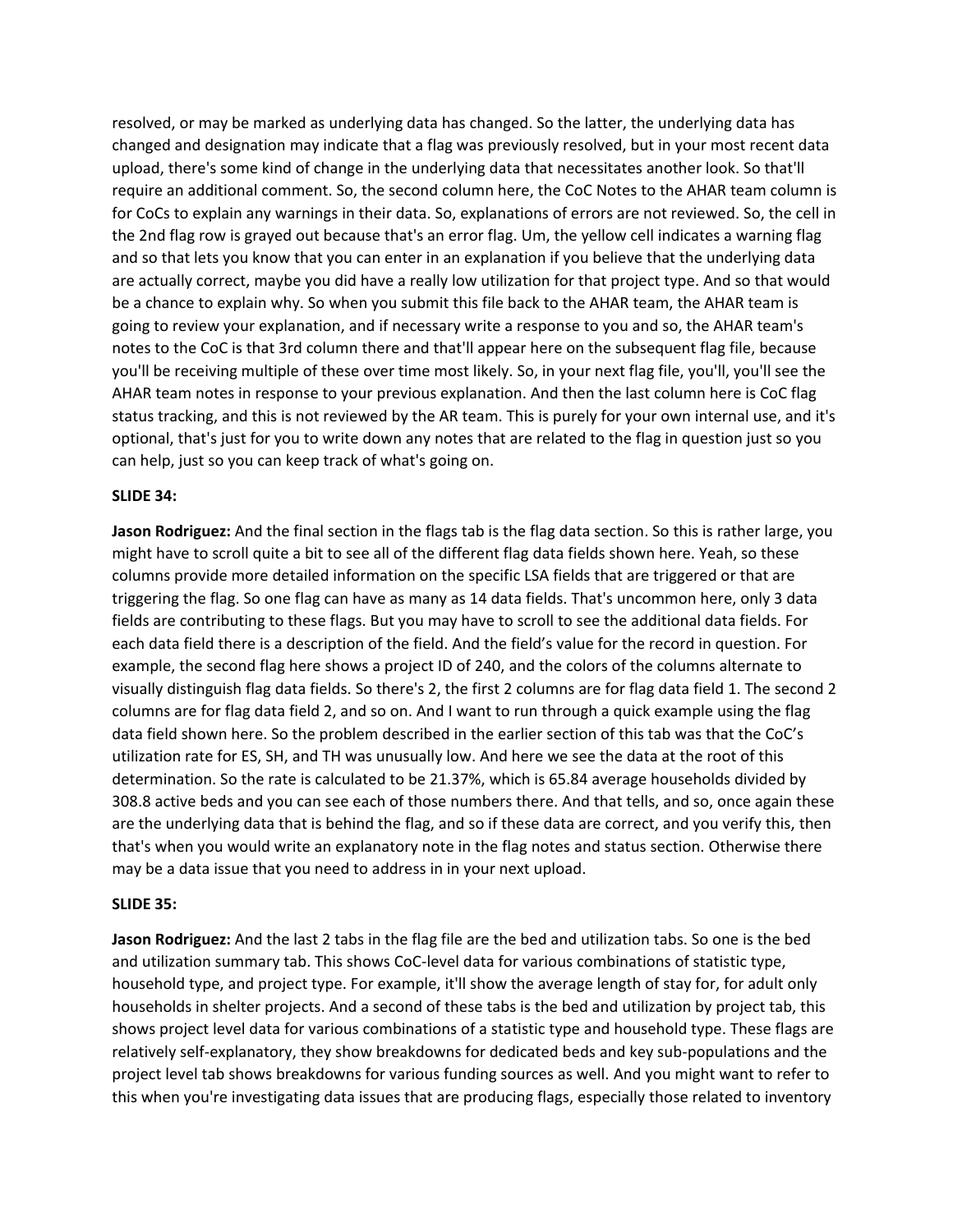and utilization. For example, for the utilization issue we saw earlier, it may be that there are certain projects with very low utilizations that you might want to look further into. And I'll hand it off to Tanya.

## **SLIDE 36:**

**Tanya de Sousa:** Thanks Jason. Okay. So now I'm going to go over some of the frequently asked questions that have come over the HUD AAQ desk. At the end of the session that we are going to open it up and respond to some of the questions that I've been going through in the Q and A and assigning. So, if I didn't respond to your question in the Q and A, it's likely that it's flagged for a verbal response for the whole team on the call today.

### **SLIDE 37:**

**Tanya de Sousa:** So the first question that I wanted to go over was the time period covered in the LSA. So we've got 2 reporting years happening this year. The first one is fiscal year 2019, and that covers all data from October 1st, 2018 through September 30th, 2019. For the fiscal year 2020 report, that's going to cover everything from October 1st, 2019 through September 30<sup>th</sup>, 2020. So, each LSA report is also going to cover the client demographics and system use information for the 2 years prior to that reporting period. So it'll be back to October 1st, 2016 for fiscal year, 19, and through October 1st, 2017 for fiscal year 20. The product descriptor data elements for projects during this time period will also be included in the LSA.

## **SLIDE 38:**

**Tanya de Sousa:** Alright, so question 2 is about who will be able to see the local use files, and who was able to see the official HUD review files. So any file uploaded for a particular CoC can be seen with anyone with read access or higher to that CoC as well as the HUD technical assistance team who administers the HDX 2.0 for troubleshooting purpose. Official review files that are in the system with a status of submitted or higher will also be seen by the Abt data liaisons and the Abt data analysis team.

# **SLIDE 39:**

**Tanya de Sousa:** Next question. The next question is, why do I get an error message when I try to upload an official HUD review file even though I deleted my previous HUD review file. So you can only have 1 official HUD review file listed as a time in the HDX 2.0. You can see the system, you can use the systems replace button to easily switch the designation to a new upload. Otherwise you may need to locate and manually switch your current official HUD review file to a local use zip file before being able to update a new upload to that official designation. In addition, if you're trying to upload a new LSA file using the official HUD review file designation but already have another file still listed as the official HUD review file, your CoC will not show up on the list on the new LSA upload page. So, to fix that, you just need to return to your uploads list and switch the designation to official HUD review file. Oh, from official HUD review file to a local use file before proceeding to upload a new one and switching it to the HUD review file. That said we do recommend uploading all files as a local use file and changing the file type to official HUD review file after you review it and are ready to mark that as your submission.

### **SLIDE 40:**

**Tanya de Sousa:** Question 4, when attempting to submit a test LSA through HDX 2.0 it will not allow me to select a CoC. What do I do? So the first thing you need to do is confirm that you have write access to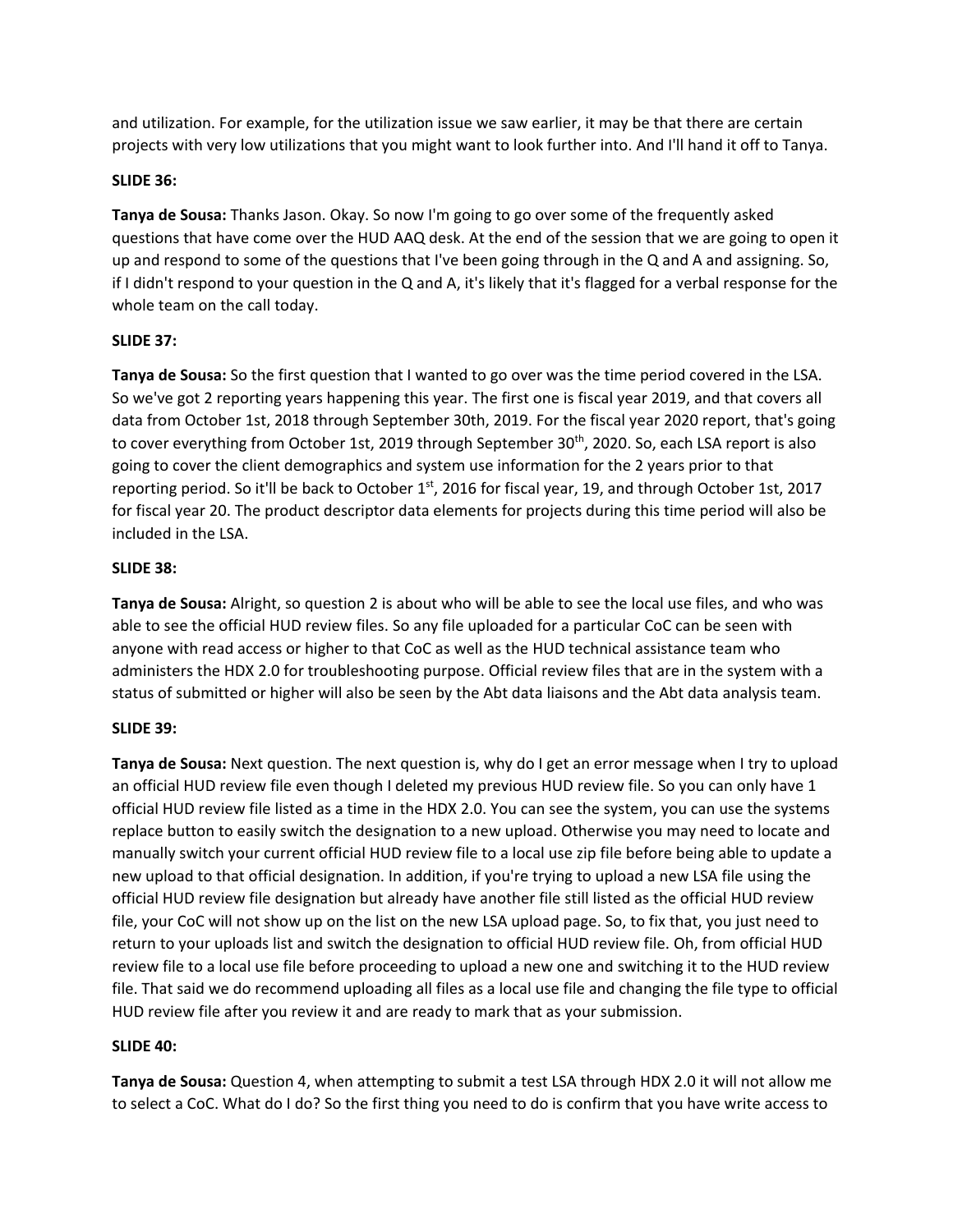the CoC, and if you do not, you'll need to request that your CoC primary contact change your access and give you write privileges. If you do have write privileges for your CoC and it's still not showing up in your drop down menu on the upload new LSA page, you're likely trying to upload an official HUD review file for a CoC that already has one. So, just select local use only on the drop down menu and you should be able to proceed with the upload.

## **SLIDE 4**

**Tanya de Sousa:** All right question 5, do all of our CoC's projects need to be in HMIS, even if they don't participate in HMIS? So, yes. Every continuum project must be set up in HMIS even if it does not participate in HMIS by entering client level data. There's more information available about this in the 2020 HMIS data standard manual. That specifically says that at minimum, HUD requires that the CoC, typically via the HMIS lead agency, collect project descriptor information in the HMIS for one, all continuum projects within its jurisdiction participating in HMIS, by collecting and entering client level data as well as all residential continuum projects, regardless of their participation in HMIS. So, therefore, all continuum projects should be in HMIS with the org associated organization and product identifiers, even if the projects themselves do not report client level data in your HMIS. You can follow the guidance in section 1.2 of the data standard manual to assign the project descriptor data elements to those projects. And there's also more information in section 2.02 about how to assign project IDs that are linked to those product descriptor information as well.

### **SLIDE 42:**

**Tanya de Sousa:** Okay question 6, what is geography type, and how do I include this data for the LSA? So, geography type is 1 of 3 designations, either rural, urban or suburban. The LSA doesn't ask per se, whether your CoC is rural, urban or suburban in the sense that it's not a question that your CoC needs to answer. Instead each project, and its associated clients is associated with a zip code that you provide in the project descriptor data elements in your HMIS vendors. So HMIS vendors have been provided with a crosswalk of zipcodes to rural, urban, or suburban designations. That crosswalk is also available on HUD exchange, and your vendor is expected to have embedded that crosswalk into your HMIS so that the geography field, auto populates based on the zip code that you enter for that project. So no further analysis or information is required on your part. Each client included in your LSA upload is therefore able to be sorted into 1 of those categories based on where they were served.

### **SLIDE 43:**

**Tanya de Sousa:** Question 7 is our last question before I open it up, and that's why can't I submit LSA data in HDX 2.0? So only 1 contact per CoC has submit privileges in HDX 2.0, often times that's the CoC primary contact for the CoC unless that contact has gone into HDX 2.0 and reassigned those privileges to another individual. Your primary can check who has submit privileges under the manage my users tab in HDX2.0.

### **SLIDE 44:**

**Tanya de Sousa:** Okay, so now I am going to pass it over to Tom, who is going to facilitate some of the verbal question and answer session. So if you have any additional questions, please make sure you put them in the Q and A, and we will either respond to them in writing or pull them out for a verbal response.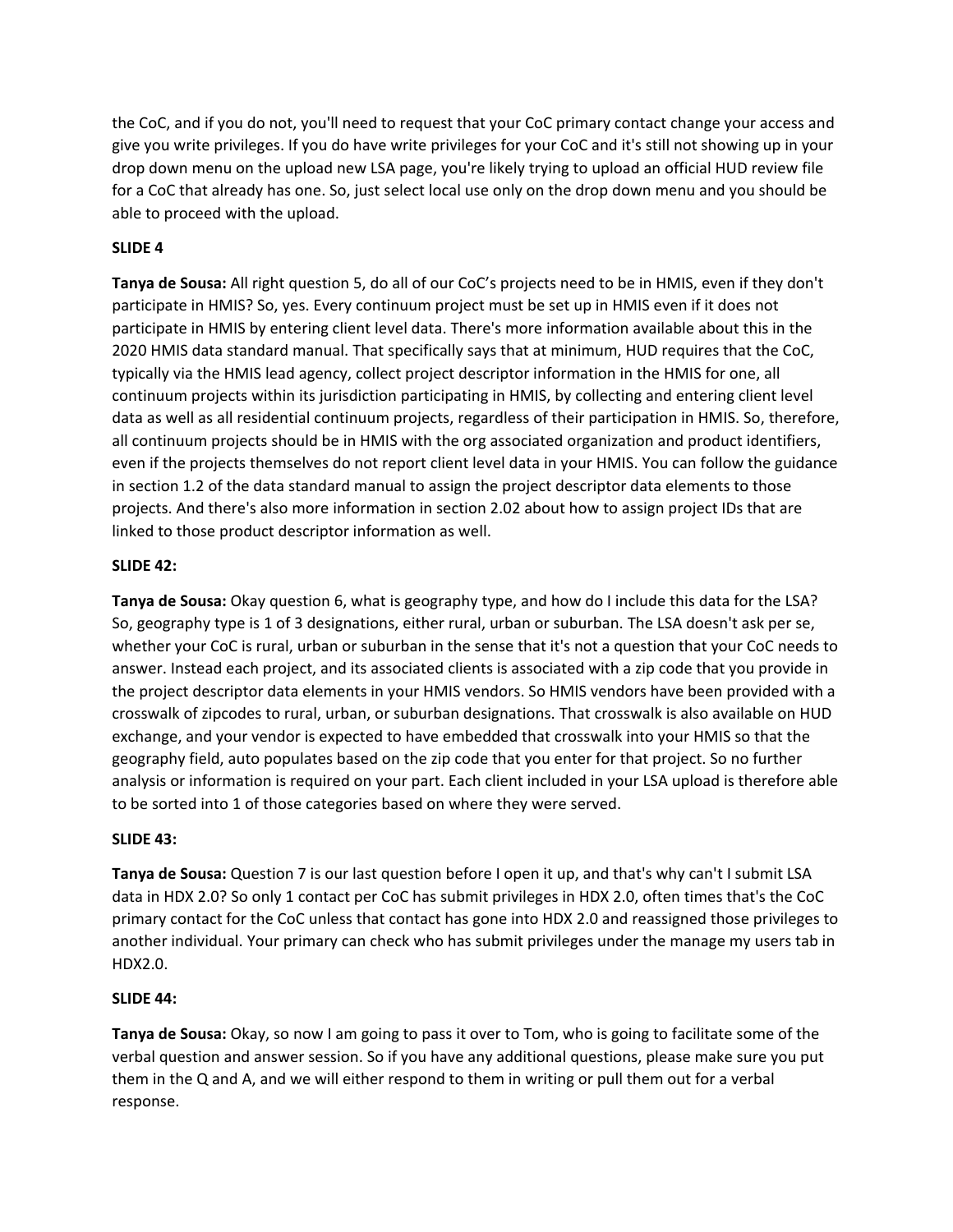**Tom Baker:** Great. Thanks so much Tanya. Thanks to everyone who has submitted questions. We have a bit of a running list here so we will just jump in and start to answer them. So, our 1st question that we received is do rejected count towards meeting the 10/30 deadline.

**Meghan Henry:** Yes, so all we ask by the 10/30 deadline is that you try. So that you go into the system and you try. Meeting the deadline does not mean having a successful and submitted file. It just means that we see, and we can see who has attempted, and what the status of that attempt is.

**Tom Baker:** Okay, our next question is, which HIC is being used for the LSA this year. Is it 2019, 2018 or both?

**Meghan Henry:** Yeah, go ahead, Jason.

**Jason Rodriguez:** Oh, yeah, I was going to say we're, so we're collecting 2 years' worth of data this year and that includes the bed inventory data. So we'd want to include the 2019. so we'll, we'll be examining the 2019 pick when it comes to your fiscal year 2019 LSA, and then 2020 HIC when it comes to your fiscal year 2020 LSA.

**Tom Baker:** Okay, and our next question is, does HUD have a hard deadline for the LSA report submission? It's currently listed as late November.

**Meghan Henry:** So, we're, we're listing it as late November. I think November 27th is the date that we put on the slide and we'll present the timeline again after the question answer period. It really is, we wouldn't want to call it a hard deadline simply because as you all know, there are issues that come up. So it's the time that we expect most CoCs will be able to get to a place where they can submit a successful upload. We do anticipate working with CoCs through the month of December, particularly those who are struggling with getting to a successful upload at this point.

**Tom Baker:** Okay, I see last year there were ID numbers for each unique flag, but not for each instance of that flag. Is it the same this year? Or will there be a unique ID for each occurrence of each error? And will this remain consistent across flag file?

**Jason Rodriguez:** Yeah, that's a good question. So, yeah, so the same unique flag can be triggered multiple times. For example, if the same projects, or if different projects have had the same kind of kind of error or same kind of warning and this year, yes, there is a unique ID. For each instance of the flag, it's called flag data ID. And we've hidden it from the spreadsheet, just to kind of simplify the spreadsheet a little bit, but it's a hidden column. You can unhide it. It's mainly for our internal use but if you would find that helpful, it is in the file. And I should add that that's it. We only have a unique ID for the warnings, not for the errors.

**Tom Baker:** All right. Next question we have is are victims service providers expected to submit to the LSA? I believe that we answered that question. Anyone else want to add additional info about that, what the expectation is there?

**Jesse Jorstad:** I would just say that if your victim service providers have continuum projects, the projects should be in your HMIS. Again, yes, it's a continuum project, no, it's not HMIS-participating, but the victim service providers themselves are not submitting any data directly for the LSA process.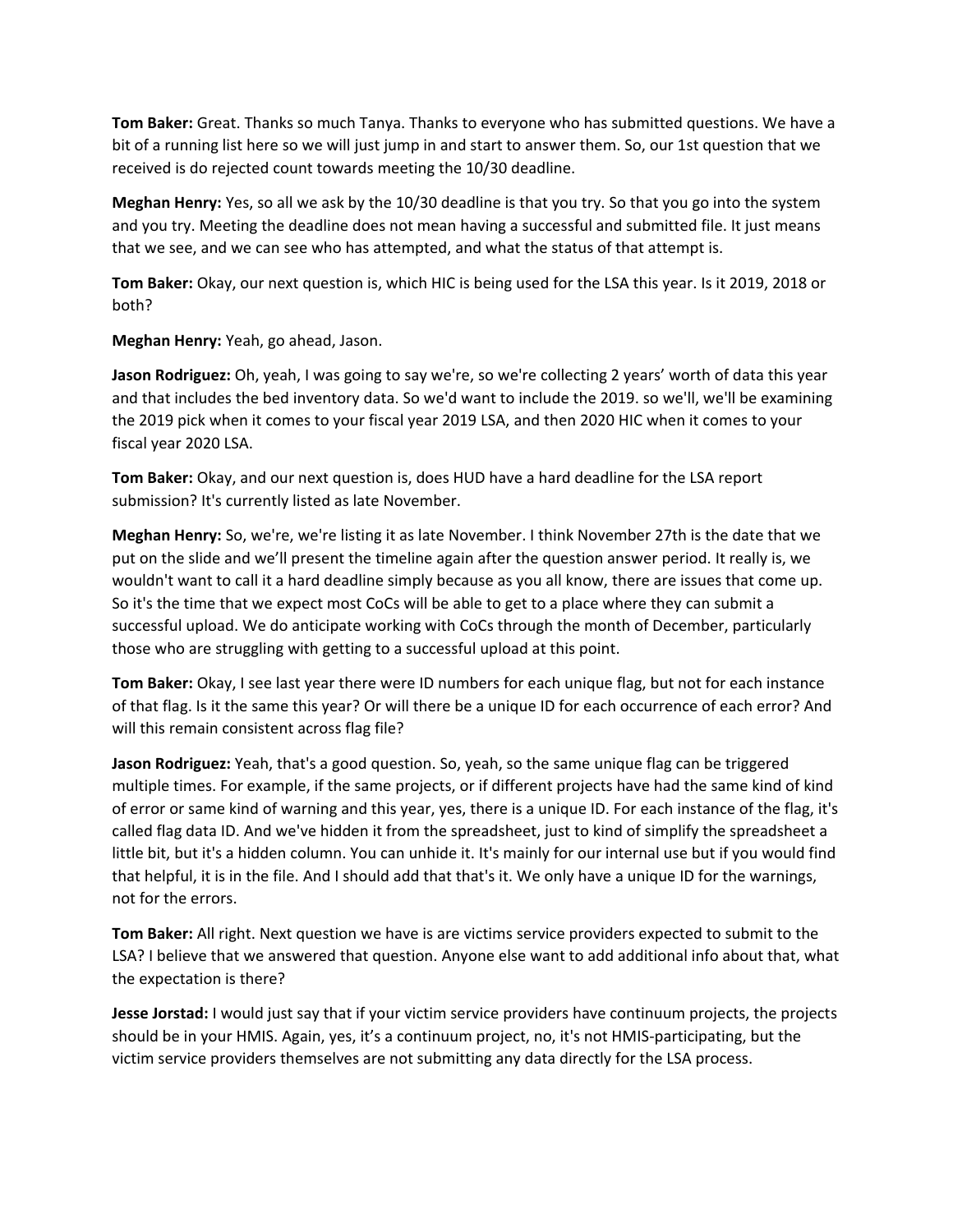**Meghan Henry:** Yeah, and I would just add that I would ask that communities confirm that there are no client level data in those files? Because while we do expect the PE to be there we really do not want to see any client level data in there.

**Tom Baker:** Right, and will the error report for phase 1 specify the project ID with our PDDE errors.

**Cicely Wanska:** So that one I think was assigned to me, and I did answer that one. So really the report errors, the upload report error is going to look through each of the files, and it's going to identify each row where there is a data issue that's preventing upload. So, if the case, like the project, that CSV file where there is a project ID in there then yes, if it doesn't exist in the file in which the error is occurring then no, it would not have a specific project ID. HDX is just looking at the data, the data structure, as Jesse said, and then the data elements, and making sure that they adhere to the data dictionary. And if they don't, then it's going to flag it. Pardon the pun.

**Tom Baker:** Okay, does the CSV used to upload need to be for the 3 year period, or just the 1 year period for 2019 or 2020 and this one was answered as well. This is just for the single year and your vendor should have programmed it in to also pull the additional information needed. This is a deadline question. Does the deadline for LSA submission mean that after November 27 there'll be no further opportunity to correct data issues in HMIS and submit a clean LSA, then in December, how are we working with the data liaison to finalize the submissions?

**Meghan Henry:** No, if you still need those few weeks between the end of November and the end of December to re upload, you can absolutely do so. For some CoCs, the relationship with the data liaison will be more limited, it will be just follow up on, you know, small number of issues that we need to understand a little bit better. And for others, you might still be working with them a bit more intensely, depending on where you are in the process.

**Tom Baker:** Okay, another question, a few questions have come in, just to clarify, just to recap because I think this is a Jesse question. If we have met the deadline and upload successfully, when will we get something back? I may have missed this, if you already answered it. I think we just got that a few times. I want to make sure that we clarify that.

**Jesse Jorstad:** Yeah, so if you've had a successful upload and you're waiting for your errors and warnings file, those files will be created on Tuesday and Thursday evenings and so you should see them the following business day. If what you're asking is you have done all of your errors and warnings, all of that is cleaned up, you feel like things are accurate, you've submitted, you know, all of your steps are done, I believe, and Meghan, maybe you can confirm this, that the usability determination, when you would hear about that is in February? Is that accurate?

**Meghan Henry:** We'll begin that in January. That's right.

**Tom Baker:** Okay, we have projects that have been closed and a new project opened during this 2 year period. Do we need to run the LSA for only open projects?

**Jesse Jorstad:** I can take that one. So, your vendor should have programmed your LSA in such a way and your data set up or your project set up data should be set up in such a way that all you need to do is enter the report parameters and the correct data will be pulled. So, as long as you have gone in and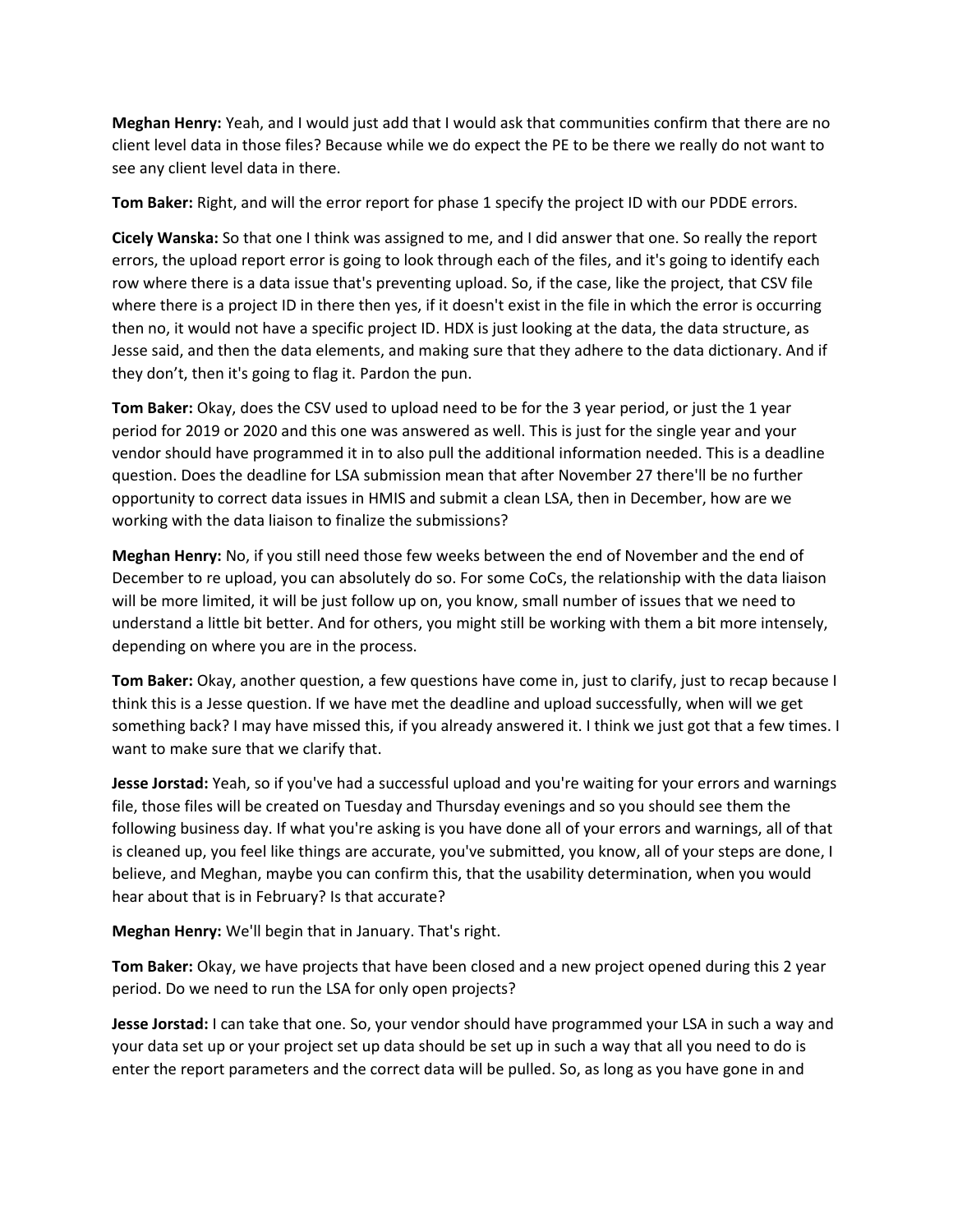created a project end date, and ended that inventory, created a new project, that sort of thing the report should do all the hard work.

**Tom Baker:** Okay, next question, how do you use the local file upload to check for data quality throughout the year?

**Meghan Henry:** Well we don't, we don't have the capability even to run a data quality review reports, so a flag file, on your local use files. So that's not possible. However, there are a number of Stella resources that are available and so the local you file can be used as I understand it to sort of generally take a look at data quality through the Stella process. I don't know if somebody else can speak to that a little bit better.

**Jesse Jorstad:** Sure. I can take that one. So the other piece is that there is a data quality view that is kind of high level. That's part of the LSA submission process too, that gives you like missing rates. So if that's what you're looking for, that information is available in HDX 2.0. But I think most communities are using that local use file to be able to Stellavise their data and then look at things from more of a performance standpoint in Stella. But you could also use it to check the data quality in the LSA process.

**Tom Baker:** Thank you Jesse and can someone expand on what the usability determination is? Talk a little bit more about usability.

**Meghan Henry:** Sure. So, the usability determinations were made in prior AHARs differently than they are made now. Essentially, what we do is that we review the final set of data and the data quality issues that exist in every single file and essentially identify how to use what we have to account for what we don't have. That's really sort of, when it comes to the national estimates, we don't do a complete census and so we need to use weighting tool features in order to get at some missing data the data that we don't have and so, when we look at usability, the primary purpose, at least for the AHAR is really to get a sense for how we can use the data that we do have to account for data that we don't. That's sort of the quick and dirty. And it is determining which data we can use to make that determination.

**Tom Baker:** Alright, not seeing any new questions come in a reminder you can use the Q and A function to add questions and reminder that yes, these resources will be posted on the HUD exchange, this recording and these slides for your future reference. Another one just came in. What if error corrections in one year—what if error corrections in one year affects both years, do we have to run and upload an LSA file for both years?

**Meghan Henry:** Yeah, unfortunately we'll have to run the 2 files. But we can try to do them, we'll be working through in the beginning, because if there are those issues that span across 2 years, particularly if they're not errors and they're warnings that you can explain, we'll figure out a way that we can pull those explanations across those years. So to sort of reduce the burden for you all.

**Tom Baker:** Okay. Will vendor issues automatically be sent to vendors, or will we need to send those to vendors for fixing?

**Meghan Henry:** It's a great question. Vendors are continuing to work on making sure that these files are ready to go. However, you all own your data, so, we can't send these files directly to vendors unless we work out, sort of an agreement with you and I'm not sure—we can bring up common issues with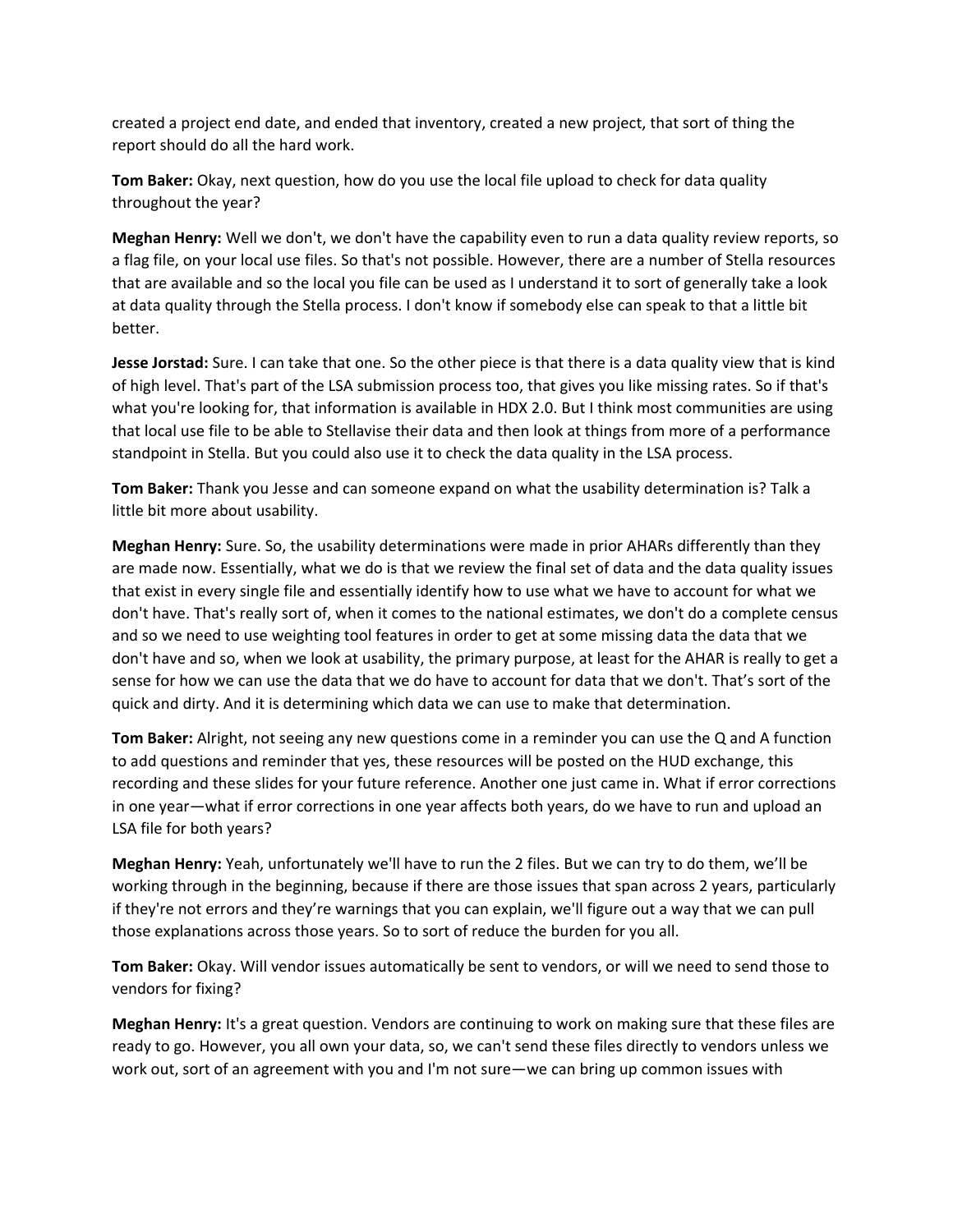vendors that many communities are facing, but it really is on the community to send the files to their vendors. I think that's really the only way at this point.

**Tom Baker:** Okay, we have a follow up question for Jesse. Jesse you said we need to close out inventory and have a project end date. If I close the project wouldn't that count as closing out inventory?

**Jesse Jorstad:** That could be a vendor specific kind of question, because it is possible that a vendor may have created some programming where if you end a program it will automatically end your inventory. But I would not make that assumption. You should likely go into your inventory records and make sure that they have end dates that line up with the project dates.

**Tom Baker:** Okay, and when should we expect to receive our first flag file? Will there be 2 flag files, one for each submission?

**Meghan Henry:** Yes, you will receive 2 flag files, 1 for each submission. During this period of time the vendors are still working. We're still working. You guys are all still working and so we do plan to upload files next week. However, I will add a caveat that they may not be complete files. So if we don't have an entire data quality review, what we're going to be asking is you can review the file if you want to, but we're not asking you to act on it until it's an entire data quality review file. And that will happen, we will have those after the 31st. But probably, I'm looking at my calendar. I apologize. Probably not until the week of 9<sup>th</sup>. But if you have updated files, your files are successfully uploaded and submitted in the HDX now, we will begin running or partial data, partial data quality review files next week.

**Tom Baker:** Okay, thanks for the info on usability. If data is determined unusable, how does that impact the CoC?

**Meghan Henry:** I am not sure, is the answer. We don't actually, we don't really have anything to do with how the determination of usability affects anything outside of the AHAR. So that's really a sort of a HUDdirected question. I do know that in the last year, and this year, there is a lot of burden on communities and so for us, it is more about participation, It's more about participation than usability at this point, but that's the question that I would actually direct to HUD. I don't know if Fran is still on?

**Fran Ledger:** Oh, yeah, I am I was on mute I apologize for that. So, how all things work, not just with LSA, but other things, like Point in Time count and things of that nature is that, you know, HUD has requirements around submitting reports to HUD and then during the application process there's scoring in the application. Now from year to year, we don't know, at the onset what the scoring is going to be like, and of course, those things are not announced to communities, but what happens is in the application process, you're asked questions about things that you've submitted over the course of the year and there's the potential that if you're not able to submit things to HUD, that it could have an impact in your application process. So, I can't say whether it absolutely will or will not, but there's a potential in your application process if you're not able to submit data, then it would have an impact.

**Tom Baker:** Next a question about the flag file, um, last year, some of our explanations for warnings got lost between flag files. How does the process change to prevent that this year?

**Jason Rodriguez:** Yeah, so that's this is something we've, we've been working on a lot lately and so we've introduced some new processes to transfer CoC explanations of warning flags to a central database that we have here. And so, um, so that these explanations can be linked to subsequent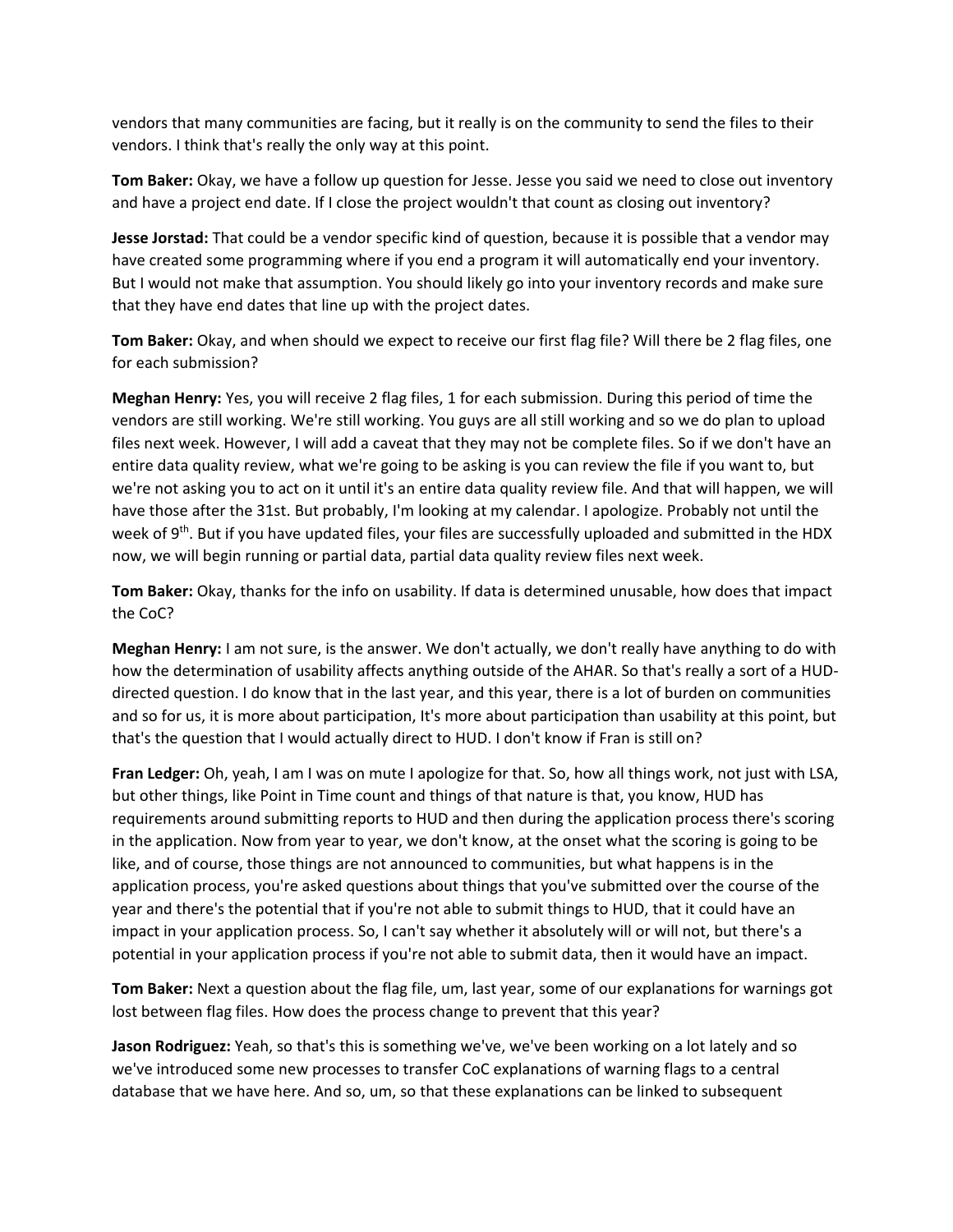uploads, and it's a more automated process. So this should reduce the chance that these explanations get lost between uploads.

**Tom Baker:** Okay, next question. So if I heard correctly, you will flag if the inventory doesn't match in HMIS versus what we report on the HIC, how is this going to affect us if we update the inventory in HMIS as it changes, such as bed reductions due to COVID?

**Jesse Jorstad:** Yeah, great question. So your inventory records should be historically accurate. So if you have a change, you would end an inventory record and start anything like a reduction, you would end the inventory, start another inventory record with the correct bed count. So that way when we look at your inventory and we go back in time, we know that let's say that your, it was conducted on the 27th January. We know that on 27 of January, this was your inventory. And if we looked on the 31st of March or whatever, we would know that there was a difference.

**Tom Baker:** Okay, the bed inventory on rapid rehousing project. Do the bed, does the bed inventory on rapid rehousing projects consider only those participants that have housing moving dates, or all active participants during those during that period?

**Meghan Henry:** The bed inventory on HMIS or the bed inventory just to—

**Tom Baker:** Sorry, I just broke out there for a 2nd, um. It looks like the bed inventory, I think I might have to follow up for more information on that one. Let's go to the next question for now, is there an acceptable percentage for missing data? I have one faith-based shelter that will not collect social security numbers. So they have a high rate of missing social security numbers.

**Meghan Henry:** Jason, as I understand it, we reduced the number of flags around the same data. Is that right?

**Jason Rodriguez:** Yeah, I'm not sure what the threshold is.

**Meghan Henry:** We can follow up some more information on that and include it in this resource when we post it.

**Tom Baker:** Alright can you speak more on the condition that night-by-night shelters need to have for the LSA submission in terms of quality? In terms of data quality.

**Jesse Jorstad:** I think I would need more information about the nature of that question. I'm not totally sure what they're asking.

**Tom Baker:** Okay, I'll assign that one to you Jesse. How will we be notified of changes or updates in the error warning file?

**Jesse Jorstad:** So, when you, so you'll get your first, the error/warning file, and that will either result in you creating another upload, which would generate potentially another file, which HDX would alert you of. Once that file is ready, you would get an email or, and possibly and, you are making notes in that error and warning file and then you're uploading the file back to HDX. Once your data liaison reviews that, if another file isn't generated, and then they would upload again, you would get an email when that upload happens. So every time there's new information for you to look at regarding your errors and warnings the system will send you an automatic email to the primary contact and then also to whoever the person was who submitted the file.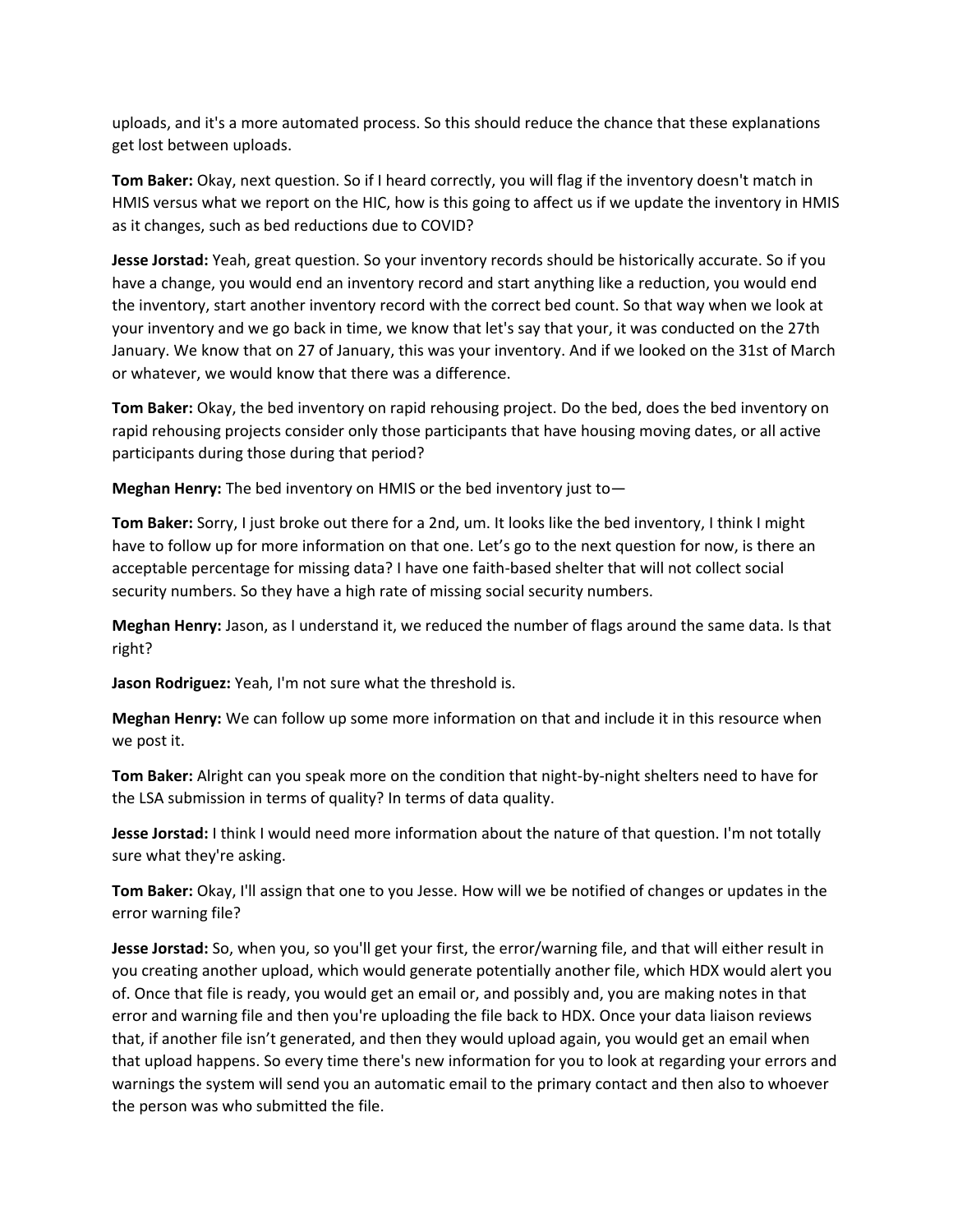**Meghan Henry:** As well as your liaison.

### **Jesse Jorstad:** Yes.

**Tom Baker:** Okay, and where is the best place to find guidance on how to modify our HIC to address changes due to COVID?

**Meghan Henry:** That we can get back to you on if you're doing modifications to the housing inventory prior to January. However, I will say that built into our data quality process is an understanding that there is going to be some changes to the HIC. And so when we do these comparisons, from what you've reported in your LSA to what you reported in the related HIC. We do sort of isolate, um, to the day that you report your HIC, specific day you reported your HIC data based on. So, yeah, so it won't be—it isn't that we're comparing your LSA, that we'll be comparing two different time periods essentially is what I want to clarify here.

**Jesse Jorstad:** So, I would also just add that because of the timing of the COVID crisis in the US, we would not expect there to be changes to your formal HIC. If you have to just refer to your inventory in general, there are resources on the HUD exchange, particularly around ESG project set up. Tom, do you want to assign that to me and I will find a link to that resource and send that over.

**Tom Baker:** Will do. Our next question is asking us just to address some of the improvements from last year to this year. And I think this could be from the HDX 2.0 perspective, or the flag file perspective. If anyone wants to speak to those changes.

### **Meghan Henry:** Just general changes, Tom, was the question?

**Tom Baker:** Yeah, yeah. This requester was asking, you know, like that, there were some challenges last year, it was a pretty painful process that, um, that was gone through, and so just kind of any updates we've made this year to improve that process that we haven't highlighted yet.

### **Meghan Henry:** Cicely, do you want to talk about the HDX?

**Cicely Wanska:** I certainly can, although it sounds like I think the painful process was mostly around flags. I think, you know, most of the improvements we've made directly in the HDX is just improving the layout of things in terms of information that's being shared on views to make it more helpful. We've added places where there is some communication within the data set itself for adding comments, not specific to data errors or warnings, of course, that's being handled by the flag process. I think also, just trying to, as part of the flag process improvement have a consolidated place where we can have that exchange of files. So it's not all being done via email. We will have some automated notification. So that information is being shared in a timely fashion to help facilitate that. I think on the HDX side that those are the primary updates.

**Jason Rodriguez:** And with respect to the flag file, I can, I can think of three main ones. So one, we've done a lot of work to reduce flag redundancy. So we did so the past few months we've been working to identify which flags kind of flag the same kind of issue. And can we consolidate them a little bit and reduce the overall number of flags. And then, as I mentioned earlier, the spreadsheet tries to separate out the flags that we know are CoC issues, so that will require a little less sifting. You can just go straight to the CoC tab if you want to go to the issues that, you know, are the CoC issues. And then, so we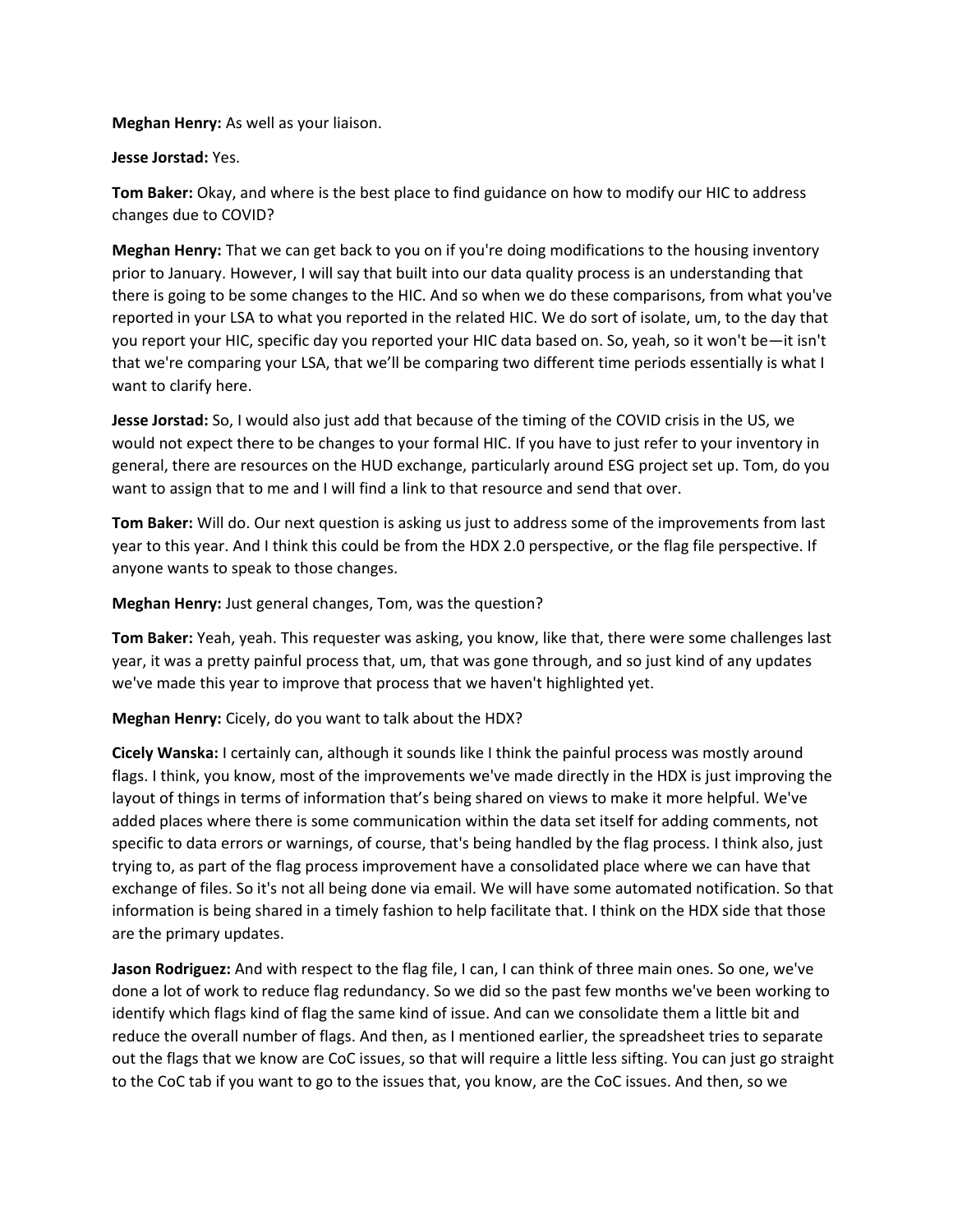introduced some additional columns in the spreadsheet for communication between the CoC and the AHAR team that hopefully will be an easier communication process.

**Jesse Jorstad:** Tom, can we jump back the night by night shelter question really quick. So now that I see this, there was a reference to this admin call. So, yes, the Sys admin call slide deck if it's not already available on the Sys admin website then it will be shortly. If it's not yet available and you need that information today on what the sort of parameters are around night by night shelters and some data quality things you need to take into consideration, that same material was provided during the February call so you can also check that February slide deck and that lays it out. And it's things like, you can't have bed nights that are outside of the enrollment period. If you, the final bed night, the exit date has to be the, at least the day after. Right? So it can't be the same day, otherwise the system will go in and overwrite that. So there's some data quality checks around that. So if you're looking for that information you should check the Sys admin site.

**Tom Baker:** Any other information, we're getting a few more questions about collecting data for night by night shelters in HMIS due to COVID and social distancing requirements, client placed in hotels, more like moving inventory. And this is identified as this will make it appear as if shelters were not serving clients at all when in fact, they were. Anything you can add about that?

**Jesse Jorstad:** Yeah, so is there a way for me to post a link to everyone. I guess I put it in all attendees. Yeah, so there is some guidance in the COVID-19 HMIS set up and data sharing practices publication. I don't know if that for sure is visible to everybody, but it's called the COVID-19 HMIS setup and data sharing practices publication. So if you were to Google that it should come up with that link, if it didn't go through. But that will give you hopefully all the information you need to make sure that that is successful and that it reflects your community. And if you need more help on that, please absolutely utilize the AAQ and we can get you some more information on that.

**Tom Baker:** I was able to submit for review for three of my CoCs, however, for another CoC in a different state, the submit for review was grayed out. It did look like it was accepted. But can you advise why the process was different? And I think this would likely be a permissions issue. I'm sorry, I think I'd encourage you to submit an AAQ on that one, just for more guidance, but typically the submit for review button doesn't appear if you don't have submit access for that CoC. So I would recommend submitting an AAQ for anyone in that position. Okay, if we just resolve a flag issue with a new upload, will the flag just be removed? Or do we need to go through the steps of documenting that we have resolved issue?

**Meghan Henry:** If it's resolved, it should not appear in your next errors and warnings file.

**Tom Baker:** Okay, the questions have slowed down a bit. We will continue to assign questions that are in the chat, but we do want to pivot to our next portion of the presentation, just to highlight some resources and next steps for you all. Thank you all for submitting your questions. And we hope you did get some of your questions answered today. Like we said, we will be sending around these slides and this presentation through the HUD Exchange. So you'll be able to review the answers that we provided. And always feel free to submit a question through the AAQ and we'll be responsive there as well. So, I'll pass it back over to Meghan now.

#### **SLIDE 45:**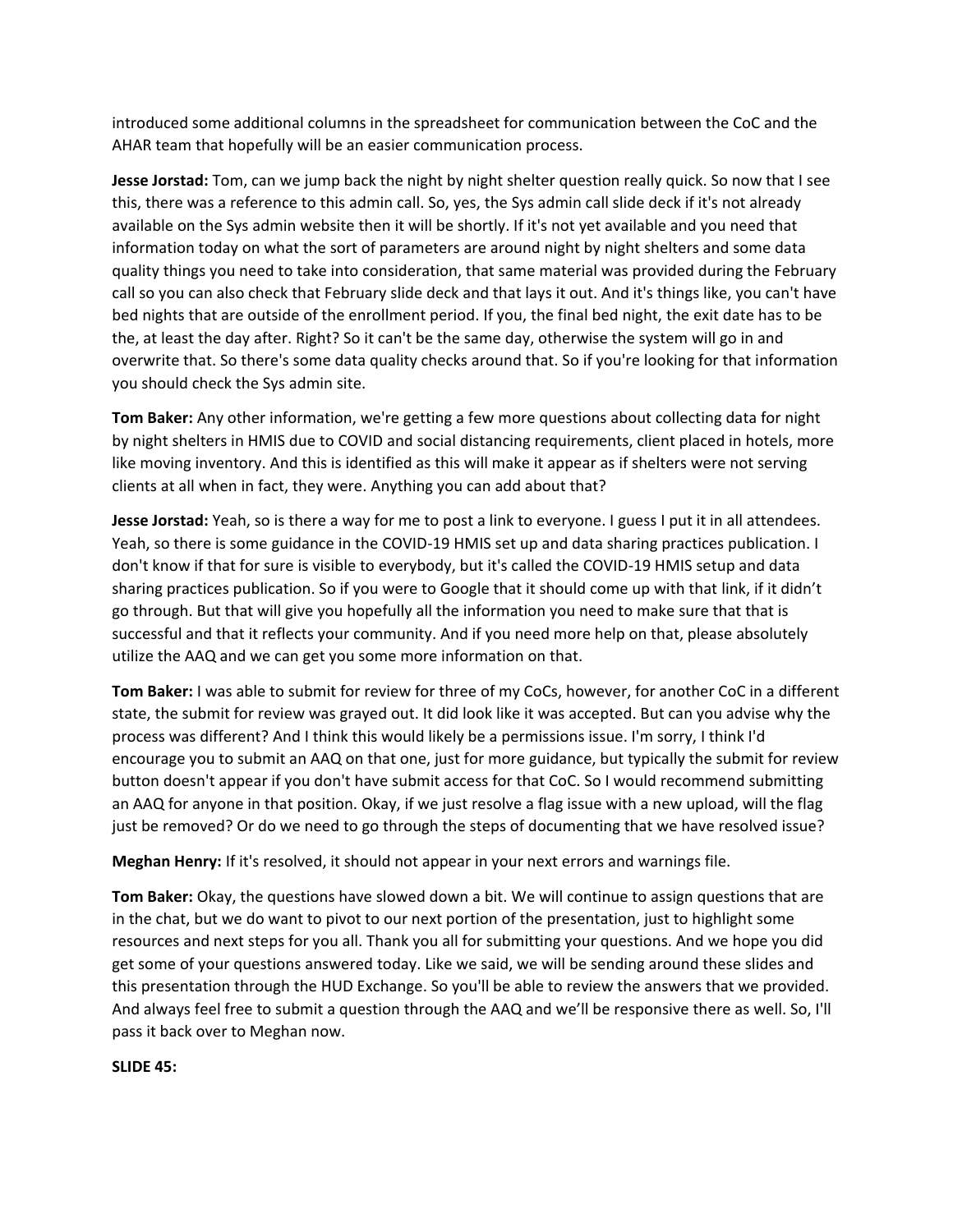**Meghan Henry:** Thank you Tom and thanks to all of you for your questions. Here we just have a few closing up slides. So we've referenced available materials.

## **SLIDE 46:**

**Meghan Henry:** First off is the LSA support, so we sort of hit this pretty clearly throughout, but just to do it again, communication with your liaison will be done through the AAQ—I'm sorry, with the LSA review team, reach out to the AAQ through this initial upload phase. So, again, while you're still working on getting your first successful submission, please ask questions through that portal, we have a big group of folks who are reviewing your questions and getting back to you as soon as possible. And so that's how you should do that right now. Starting next week, whether you've moved into the review phase or not, you will be contacted by a data liaison. Just they'll introduce themselves, and sort of give you a run through of what to expect over the next couple of months. And once you've successfully submitted your LSA file, you should plan to work directly with that person. We have changed the communication process a little bit. So all communication with your liaison will be done by AHAR regional email boxes, and these will be monitored by the entire LSA review team. So if you have a message, there's really sort of no way an email can slip through the cracks. So, if you want to know your email, main email correspondence address, this is what it is, just input your region and that's what your email is.

### **SLIDE 47:**

**Meghan Henry:** But again, your liaison will be in touch to sort of give you more details about the process. As of last night I believe, the LSA data submission guide is posted on the HUD Exchange. And you can look for it here, this will be hyperlinked in the resources that we send out so it's not, you're not able to hyperlink from it right here, but this will provide you with a lot of information from upload all the way through to the end of the year to the finalization process.

### **SLIDE 48:**

**Meghan Henry:** Here's a list of additional resources, particularly for some of you who are new, and are sort of trying to get your feet wet with all of this. There's a lot of information out there. Um, and so we encourage you to visit the resource page on the HUD Exchange.

### **SLIDE 49:**

**Meghan Henry:** And I just wanted to give another view of the timeline. So, again, we're in this initial upload phase now. It ends sort of unofficially on the 30<sup>th</sup>. All we ask for you to do is to try to get one attempt per year in before the 30th. Once you get your submissions in, we'll begin the data review process, which will end around the end of November for most communities. And then we'll be working with communities until the end of the year. And that's when everything really stops. And after that point, we take what we have and we begin our usability determination in our AHAR analysis. You know, there's a small chance that during usability, we reach out to clarify just a few things, but it wouldn't require any sort of heavy lifting on your part. I'm just going to leave this up so instead of going to the close up slide, I'm leaving this up. So people can take a look at the timeline, but that's really it. I don't know if anybody else has anything to add before we close. Okay, well, with that let's end 5 minutes early you could have those minutes back and thank you so much for joining oh, one thing that we didn't talk about that. I want to repeat that I said at the top of the call is that we will be hosting more of these office hours. So, once you all start receiving files, we will be, we're going to try and plan to have them